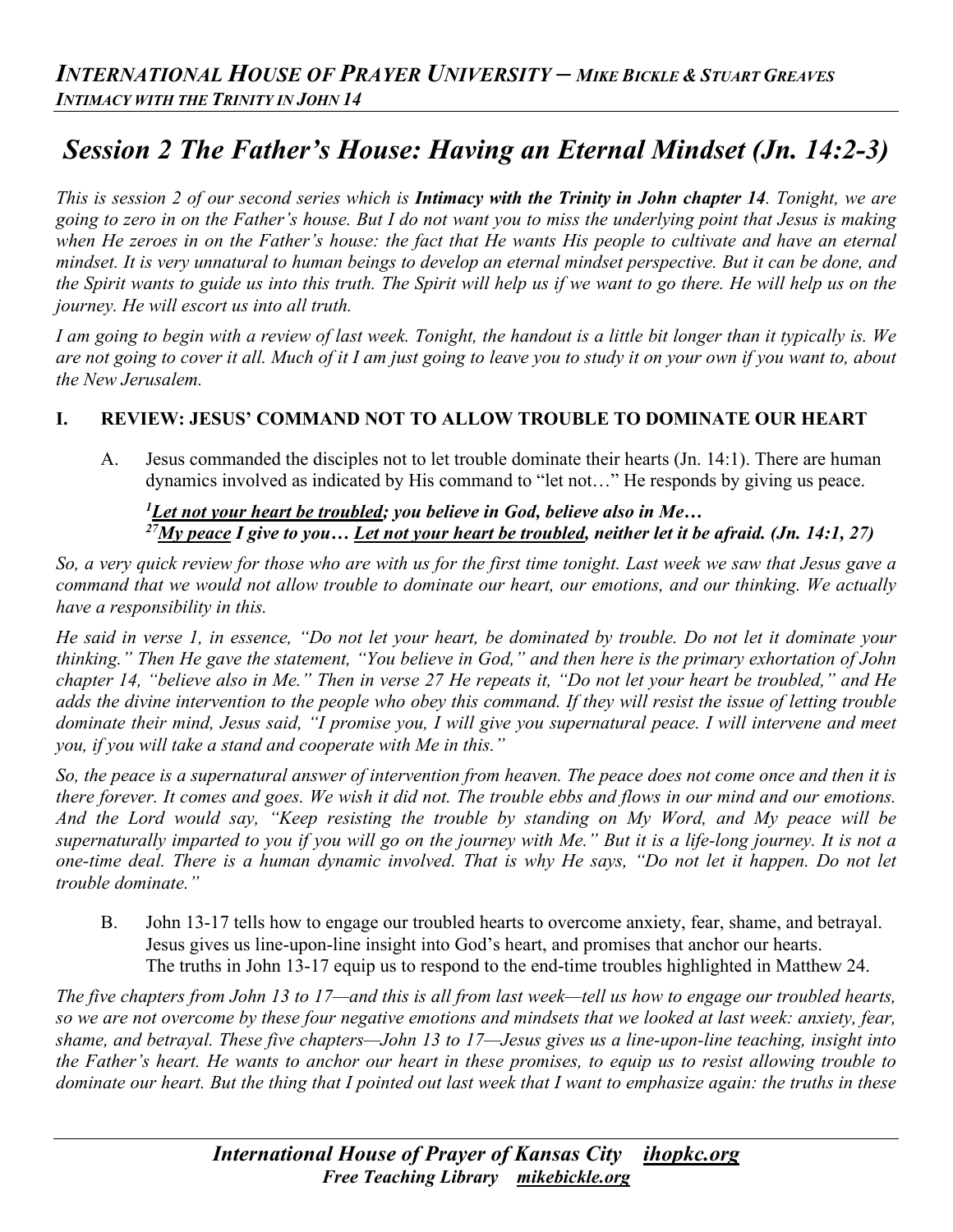*five chapters equip us to respond to the end-time troubles because remember, Jesus taught on the End-times on Tuesday and now the last supper is on Thursday, so it is still in the same conversation.*

C. *I highlight 7 reasons why they were troubled*: moments before Jesus exhorted them not to allow their hearts to be troubled on Thursday evening at the last supper (14:1), He spoke of *leaving them by death* (13:36), *Judas' betrayal* (13:11), and *Peter denying Him* (13:38). On Tuesday, two days earlier, Jesus exhorted them *not to be troubled* (Mt. 24:6) in context to the intense pressures that He prophesied would come in Matthew 24 (and its parallel passages in Mark 13 and Luke 21). These pressures included *crisis in the culture* (wars, racial conflict, pestilences, betrayal, etc.), *persecution* (some would be killed, beaten, or imprisoned; Mt. 24:9; Lk. 21:12, *national crisis*  (the destruction of Jerusalem and its temple; Lk. 21:20-24) and the *delay of God's promises.*

## *6 You will hear of wars and rumors of wars. See that you are not troubled…7 For nation [ethnos] will rise against nation…there will be famines, pestilences, and earthquakes. (Mt. 24:6-7)*

*Last week I highlighted 7 reasons why the apostles were troubled, and these same 7 reasons have a particular application in this generation as well. In John 13, right before Jesus exhorted them, "Do not let your heart be troubled," He laid out three reasons they would be troubled. I am not going to develop it, but I just want to say it rapid-fire: the fact that Jesus would leave them suddenly by death. And, of course, it is not going to happen to us, but we do have loved ones who are suddenly taken by death. It troubles our heart. Then there is betrayal in the team. Third, the leader of the team stumbles and denies the Lord. Those are three major pressures that troubled the team.* 

*John 13 and 14 was on Thursday night, and two days earlier He used this same exhortation, "Do not be troubled" in Matthew 24 when He was talking about the intense pressures that would come on them, then would come to fullness in the generation the Lord returns. But He uses the same language in verse 6, "Do not be troubled." He is in the same conversation. These end-time pressures—well, they experienced them as well, in part, in their generation—there would be crisis in the culture, persecution, a national crisis. I mean, their capital city was destroyed, and their nation was invaded and fully brought under the oppression of foreign armies. And is the delay of God's promises is a very painful, confusing pressure when we are imagining the fullness of what He told us, but decades unfold before we see it.*

*Those were 7 pressures that I looked at last week and how Jesus had said, "Believe in Me."*

## **II. IN SESSION ONE, I HIGHLIGHTED 8 TRUTHS THAT JESUS TOLD THEM TO BELIEVE**

A. The command in John 14:1 not to allow trouble to dominate our heart is obeyed by believing in the divine narrative associated with Jesus' heart, promises, and leadership. We do this in a practical way by agreeing with His promises, celebrating His leadership, and engaging with His heart.

*1 "Let not your heart be troubled; you believe in God [a fact], believe also in Me [a command]." 2 In My Father's house are many mansions…I go to prepare a place for you. (Jn. 14:1-2)*

*Last week in session 1, I highlighted 8 truths that He wanted us to believe. Tonight, I am going to zero in on one of those 8 truths. I am going to give some detail and focus on the first one that He highlighted.* 

*Let us read the passage again. Verse one, "Let not your heart be troubled. You believe in God. Believe also in Me. In My Father's house are many mansions." I am really going to focus us in a few minutes, but I want you to notice that the very first area of truth Jesus wants them established in when He says, "Believe Me" is the fact*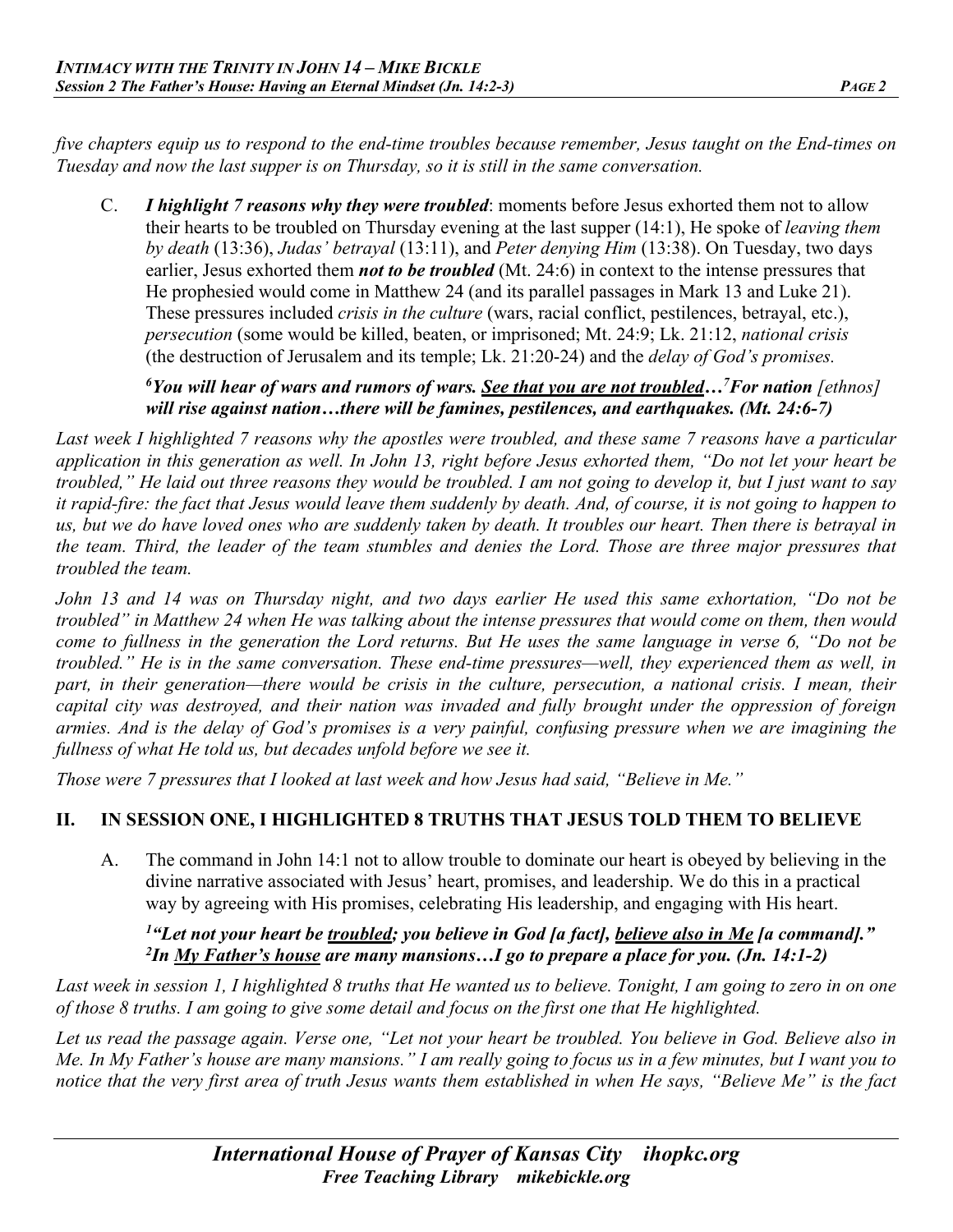*that we live forever in God's house. That is not a small thing. It is commonly kind of minimized like well, that is pie in the sky. I mean, let us be practical. Let us live with something in reality.* 

*The very first thing that Pastor Jesus anchored their heart in was when He said, "Overcome a troubled heart. Anchor yourself in eternal perspective." I have never heard a counselor or a pastor talk to somebody whose heart is hurting and anchored them in that. Well, maybe I have a little bit but not much. Jesus was very aware, but it is very informative to us that want to see what He would say to somebody with a troubled heart. That is kind of minimized as not very practical. Well, that is the first thing that Jesus emphasized.* 

*But here I want to point out something that I did not spend time on last week. He said, "Let not your heart be troubled, verse one, and He makes a statement of fact and I want you to catch this. He went on, "You do believe in God, the God of Israel. You do believe Him." The Old Testament saints believed in the God of Israel, Jehovah, Yahweh. He said, as it were, "That is a fact." I do not mean the whole nation did, but it was common. They believed in His promises. The Pharisees believed in the invisible God of the Old Testament. That is why they were so energetic, even angry, about everybody keeping the rules, because they believed in those rules, the God of Moses.*

*But the exhortation is: you believe in the invisible God of Moses. There is something new. I want you now to believe in Me like you believe in Me, because in a minute I am going to be invisible to you. And this is a new reality to you. You are used to believing Me because you see Me, and you see the miracles. But I am going to be gone and I am going to be invisible so the way you believe in God in the Old Testament, I want you to believe in Me when you cannot see Me after tomorrow.* 

*They are looking at Him, thinking, "What do You mean?"*

*And here is the core command here. He said, in effect, "I am going to be dead, and I am not going to be visible to you anymore. And I am as much God as the Father is. This is new to you. You know that I am the Messiah, and you sort of know that I am one with the Father, but you don't really get it. I am literally as much God as the Father. And I want you to believe in Me when you cannot see Me like you believe in Him when you do not see Him. And believe in what I tell you." That is how He starts this.*

- B. John 14:1 is not a gospel appeal that they become born again. The disciples were already saved. Many in Israel, including the Pharisees, believed in the God of Moses without having seen His form (Jn. 5:37). They had *faith in an invisible God.* Now Jesus called them to also believe in Him *in this way—*after He died and was no longer visible. Up to now, the disciples believed in Him by seeing what He did, but soon *He would also be invisible* to them; but He is God just as His Father is.
- C. John 14:1 is essential to obey in a consistent way because when our hearts are weighed down with anxiety, fear, and shame, we are much more vulnerable to darkness. His peace guards our hearts. What do we do when our heart is troubled? We realign our mind to agree with what God said.

*This is an essential command to obey in a consistent way. This is not pie in the sky. This is foundational Christianity 101 but mostly it is dismissed or neglected to believe in these eight things that I mentioned last week. We are going to look at one of them here tonight, the Father's house. When our hearts are weighed down with anxiety, fear, shame, or betrayal, we become very vulnerable to dark emotions and dark thinking, much more vulnerable. Now all of us know what it means to be weighed down with one or more of those four dark emotions or mindsets. They are emotions but they are more than that. They are mindsets as well. We are far more vulnerable for dark emotions to increase when we get weighed down. That is why Jesus is saying something really critical. He said, in effect, "You really need to lean into this." But how do we do it?*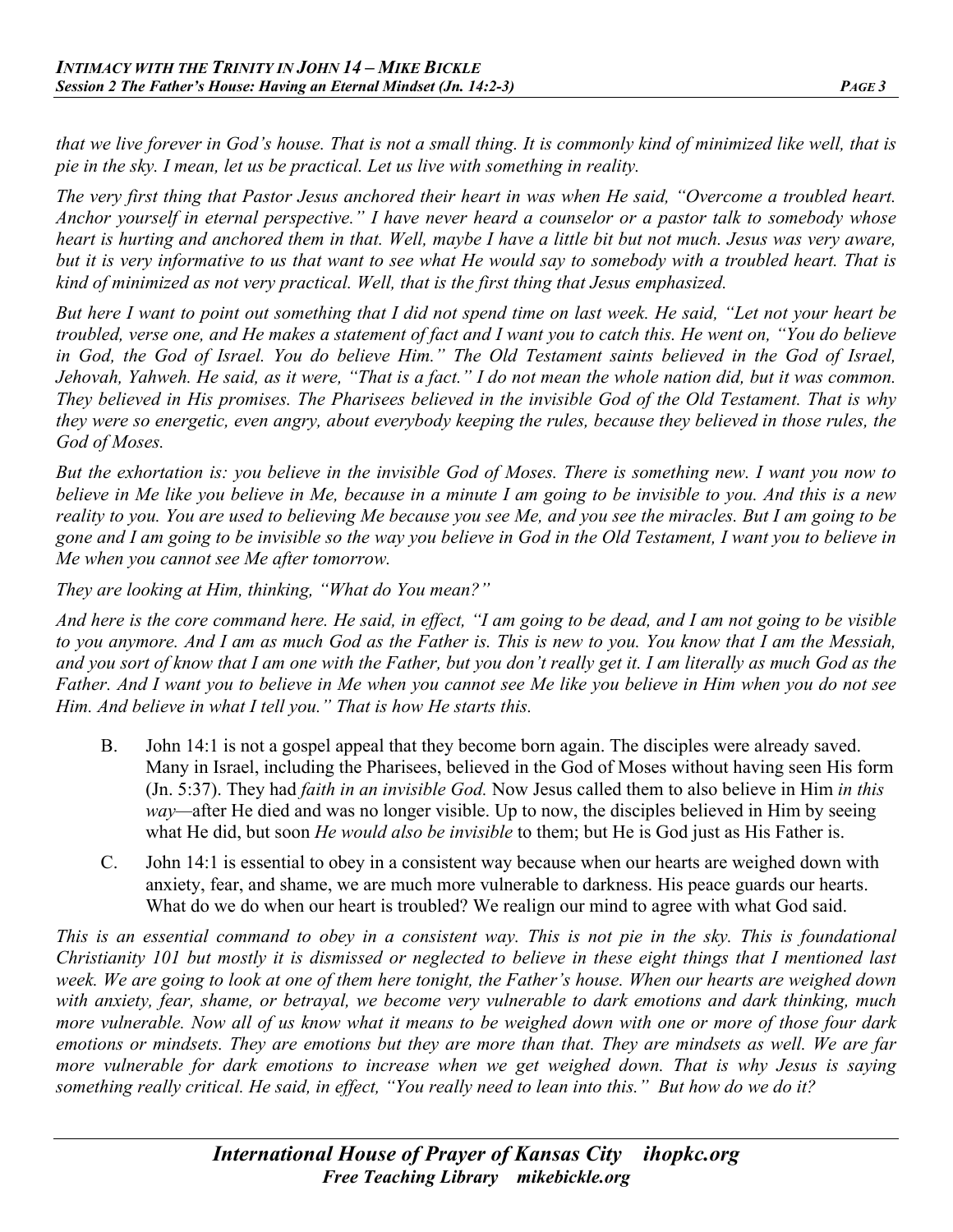It's really simple. It is not confusing. It is rigorous in some ways. We have to exert ourselves. We have to engage ourselves emotionally instead of just drifting with dark feelings and emotions. We have to stop, take a stand, line up with truth, and say what God says in our heart to line our hearts up. Then He says, as it were, "If you will do that, if you will resist trouble dominating you by doing this, I will give you supernatural peace"— I mean, in measure— "and I will give it to you over and over, **if** you will line up with My Word over and over."

#### *6 Be anxious for nothing, but in everything by prayer…with thanksgiving, let your requests be*  made known to God; <sup>7</sup>and the <u>peace of God…will guard your hearts and minds</u>… (Phil. 4:6-7)

*Paul said it in Philippians 4 so well. He said, in effect, "Do not be anxious. Do not be fearful. Do not have these negative emotions, but in everything, by interacting with God;" that is the point. He wrote, "prayer with thanksgiving." In everything. By saying what God says, talking to God with a spirit of thankfulness.* 

*"Lord, it is true what You said. I really will live in the Father's house. You really are coming for me. You really do want to be with me." These are real things by prayer. Talk to God with a spirit of thanksgiving for these truths.* 

*Paul is saying, if you will do that, peace will guard you from dark emotions and dark thinking. Can you imagine having the power of peace guarding your heart? Most believers do not know so much about that, because when they get anxious, they do not interact with God with a spirit of thanksgiving about the truth. They say, "Well, I believe them, but…"* 

*The Lord would say, "No, engage with Me. Thank Me for them. Ask Me to reveal more about them. Say them before Me. Say them, talk to Me, engage with Me. And if you do that, I will guard your heart from this current of dark emotions and dark thinking. I will stop the current if you will do that."*

# <sup>2</sup>...be transformed [emotionally] by the renewing of your mind... (Rom. 12:2)

*Paul said it another way here. We will be transformed, and he is talking about emotionally. Our character is transformed when our emotions are transformed. We are transformed by changing the way that we think, lining up with what God says.*

# **III. THE FATHER'S HOUSE—OUR ULTIMATE DESTINY (JN. 14:2-3)**

A. Jesus promised to return for us and to be with us forever in the Father's house (14:2-3). I encourage believers to say, *"Jesus, thank you for glorious reality of the Father's house and for preparing a way for me to live in it forever and for coming again for me! Show me more."*

*I mentioned eight truths last week in our first session. This is session 2 now. The first one of the eight—and I do not want you to miss the significance of it—He talks about the Father's house and living forever in the age to come in the Father's house as the core reality to get their hearts liberated from being overcome with darkness. Again, this is so foreign to the Church, in the 21st century Church. I was going to say the Church in the West but really it is the Church in the earth. It is a very, very foreign idea. I mean, we all know it conceptually but very few people engage in this in a practical way, I mean, in a daily way in their interaction with the Lord.*

## *2 In My Father's house are many mansions…I go to prepare a place for you…3 I will come again and receive you to Myself; that where I am, there you may be also. (Jn. 14:2-3)*

*He says, "In My Father's house are many mansions. I go to prepare a place for you. And I w, with thanksgiving with these truths. I mean, all through John 13 to 17 we are going to talk to God or, as Paul said, pray with thanksgiving. We are talk to God with thanksgiving.*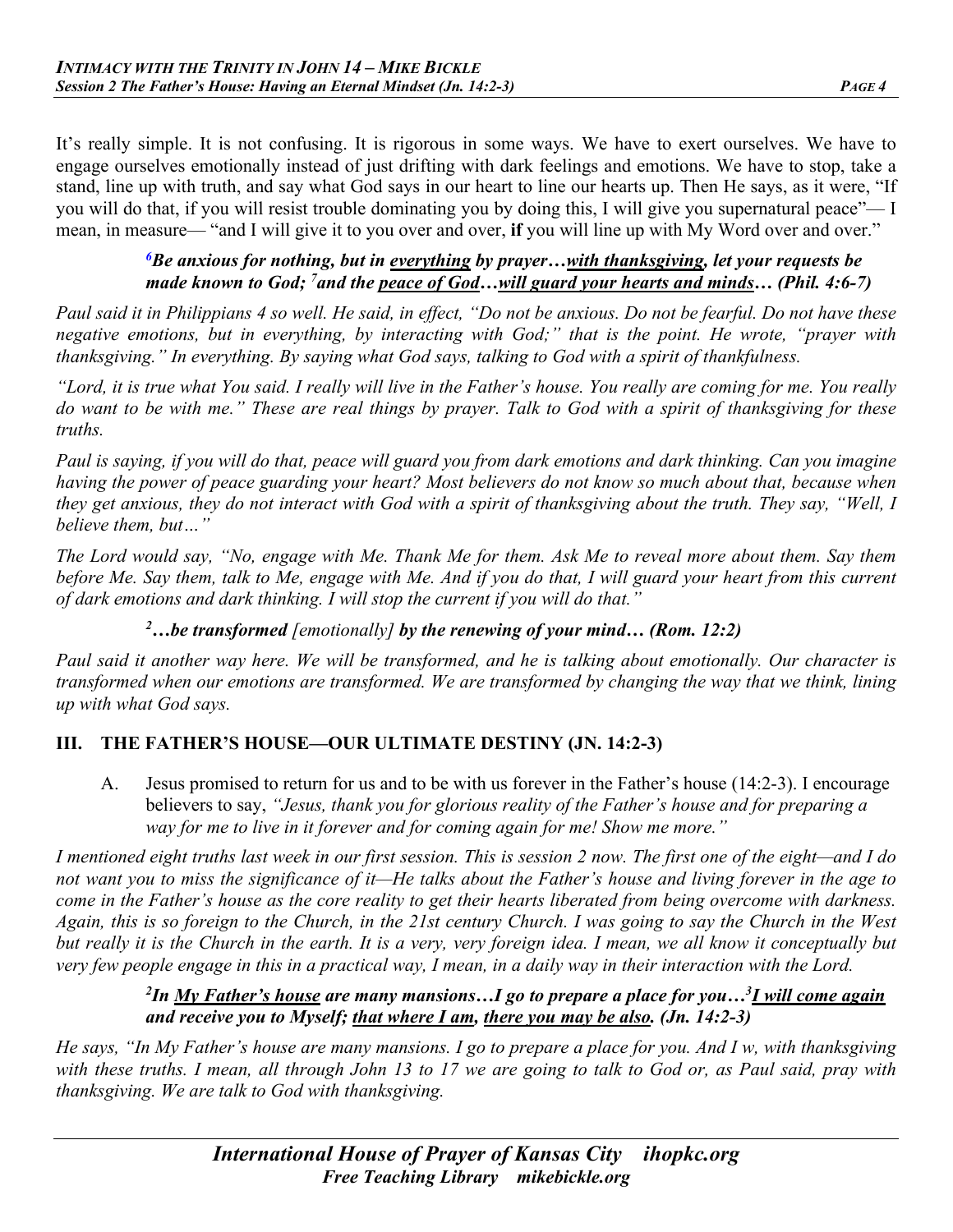*I want to urge you. I do not mean all day, every day, but more than once every now and then. When you are reading this, just stop and say, "Jesus, thank You. Thank You that You and the Father planned a house for us to be in with You. Thank you."* 

*When is the last time you paused, and with thanksgiving said "thank You" for the Father's house? I tell you, you say that—"Thank You for the Father's house. Show me more. Thank You that You prepared a way, Jesus, for me to live there. Show me more. Thank You that You are coming again so I can be with You. Thank You that You want to be with me. Show me more."*

*It is that simple thing that I talked about in our first course, that "Thank You. Show me more." John 13, and all the way through chapters 13-17, is loaded with phrases. There are so many phrases to bring into the conversation, to pray with thanksgiving. In other words, talk to God by saying, "Thank You. Show me more." I tell you, you do that tonight just for a few minutes, you will feel—maybe not you will not feel it tonight if you are brand new at it. It might feel this is kind of weird—But you if stay with this, you will feel the power of this conversation. Even a little bit. Your heart will feel, "Wow, I like the feeling of this."*

*The Lord might say, "I was just waiting for you to talk to Me about it." These are glorious truths that we just do not want staying on the page. We want to say, "Thank You. Show me more."* 

B. Jesus began elaborating on what it means to overcome a troubled heart by emphasizing that He would return to take to us the Father's house (New Jerusalem) as a foundational truth on which to build our lives (14:3, 28). This promise of preparing a place for them to live in the Father's house gave them a whole new perspective for their life, especially in overcoming despair. Few pastors approach the topic of overcoming a troubled heart by calling people to focus on the New Jerusalem.

*I have already said this. Jesus began elaborating on what it means to overcome a troubled heart by emphasizing that He is coming so that He can bring us to the Father's house. I mean, what counselor approaches a broken heart with that message? That is seen as not realistic. Yet Jesus would have said right before He died, "It is profoundly realistic because that is what got My heart encouraged. And I am dying in a few hours." This is a foundational truth to build our life on, not just make a poster about, not just sing a song about, but to actually have in our conversation with the Lord on a regular basis. This promise of preparing a place to live with the Father forever, and living with Him forever, gave them an entirely new perspective of their life, especially in their battle to overcome despair. This was reality. Pastor Jesus 101: how to overcome a broken heart. It is like, "Wow, really?"*

C. The Father's house speaks of the New Jerusalem (heaven). The New Jerusalem will descend to the earth (Rev. 3:12), *both* at the beginning (Rev. 21:10) and at the end (Rev. 21:2) of the Millennium. In other words, the New Jerusalem or heaven first comes to earth at the time that Jesus returns. When this happens, heaven will be on the earth. Resurrected saints will live in the New Jerusalem.

*12"…the New Jerusalem, which comes down out of heaven from My God." (Rev. 3:12)*

*Jesus understood the Father's house was the New Jerusalem. He knew so much more about the New Jerusalem than what John the apostle saw in Revelation 21 and 22, those famous two chapters on the New Jerusalem. There is more in those two chapters about the New Jerusalem, the Father's home, than any other place in the Bible. We read Revelation 21 and 22 about the Father's house, the New Jerusalem, and say "Whoa!"* 

*Jesus could say, "I didn't even give you the table of contents on this. There is so much I have planned for you. It is yours forever. And it is your destiny now. It is your home now. You do not have to wait until then to feel the strength of the encouragement and the fact that this is reality."*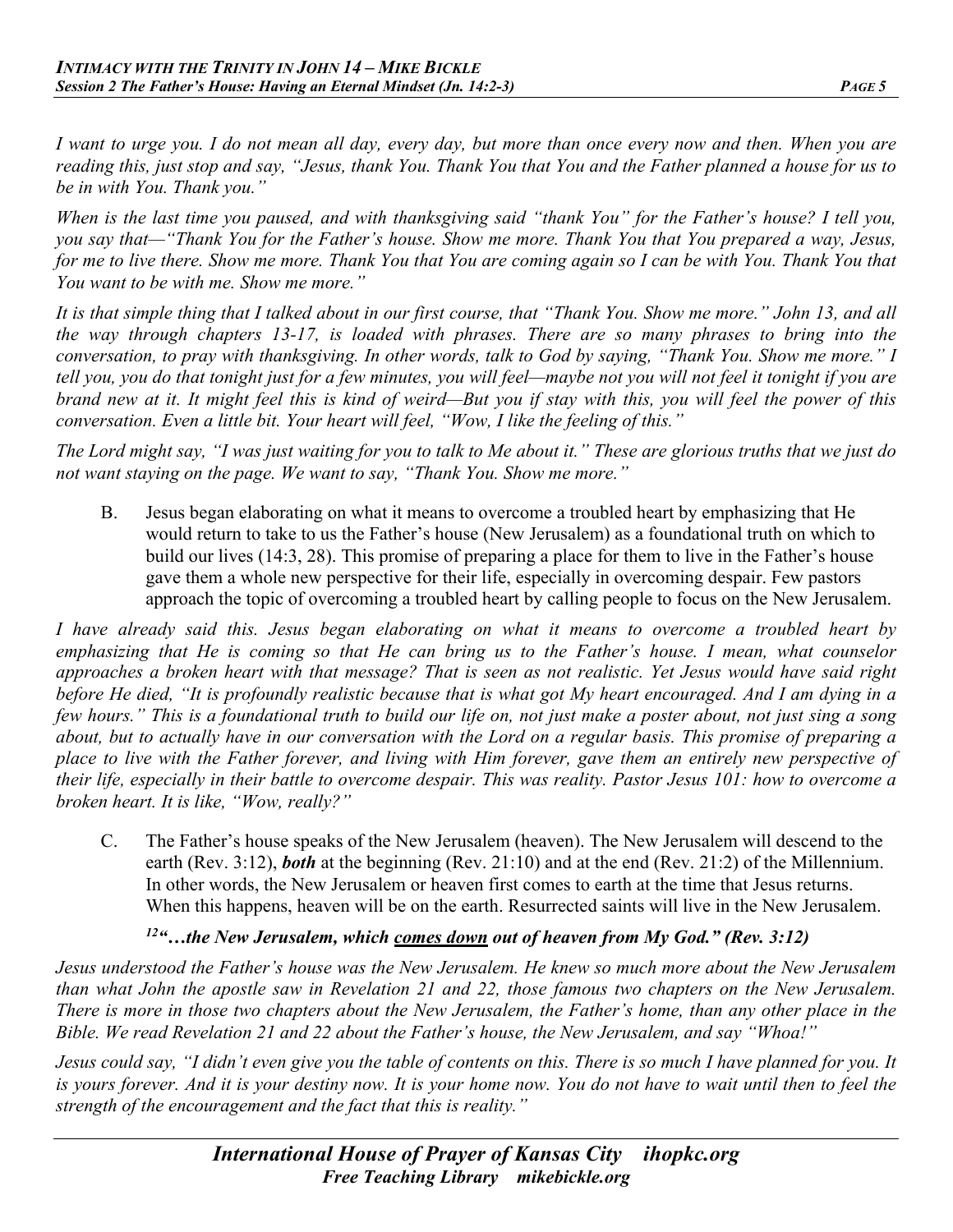*Well, the New Jerusalem is going to descend. It is up in heaven, the third heaven, and it is going to come down to the earth. As a matter of fact—I do not want to go into detail on this right now, but—it is going to come down twice. It is going to come down to the earth and be in proximity to the earthly Jerusalem at the time of Jesus' second coming. That is where saints, once we are raptured and have a resurrected body, will live–in the New Jerusalem, but it will be in close proximity to the millennial Jerusalem on the earth. It will not be on the earth, but it will be connected in a dynamic way to the earthly Jerusalem.* 

*Then after the thousand-year reign, it is going to come down on the earth permanently and settle on the earth. When the New Jerusalem comes down, heaven will be on the earth. It is going to happen at the second coming in a dynamic way, but even more after the thousand-year millennial kingdom. Then heaven is on earth. The Father's home, His house, is on the earth. That is where resurrected believers will live.* 

*So, the Lord returns. We meet Him in the air. If you have gone to be with the Lord before that, your body is resurrected. He brings us all together in the New Jerusalem, then later He brings the New Jerusalem down to the earth.*

D. The Millennium is a 1,000-year period in which Jesus will rule all nations in righteousness and glory. At that time the kingdom will be openly manifested worldwide, affecting every sphere of life (political, social, agricultural, economic, educational, media, arts, technology, etc.; Rev. 20:1-6; cf. Isa. 2:1-4; 11:1-16; 51:1-8; 65:17-25; Mt. 17:11; 19:28). This begins when Jesus returns.

#### *4 I saw thrones, and they [saints] sat on them…they reigned with Christ for a thousand years… 6 They shall be priests of God…and shall reign with Him a thousand years. (Rev. 20:4-6)*

*I want to be very brief on this. Some of you are really established in your understanding on this, these basic simple points, but for some it is brand new. Still, I want to be very brief. When Jesus returns—His second coming—and catches us up to meet Him in the air, the New Jerusalem comes down to the earth. This begins a thousand-year period called the millennial kingdom. Jesus is ruling in Jerusalem. He is connected to the New Jerusalem and the millennial Jerusalem; they are dynamically connected. I don't want to go into much detail right now. Every sphere of life on planet earth will come under the leadership of Jesus. The garden-of-Eden conditions will fill the earth over that thousand-year period. It is the most glorious thing. And you will live in the New Jerusalem with a resurrected physical body, and you will serve on the millennial earth. That will be your place of assignment.*

*You will go back and forth between your place in the New Jerusalem and your assignment on planet earth at the speed that angels move now from heaven to earth. That is pretty fast. I do not know how fast, but I know it is*  really fast. You will get to your work assignment a lot quicker than you get to IHOPKC from your house, even if *you live at Hernnhut. You will get to your assignment faster, I will assure you that.*

E. Understanding the biblical perspective of heaven is important because it affects how we live. If we do not think *rightly* of heaven, then we end up not thinking of heaven at all.

*Understanding the biblical perspective of heaven is really important because it affects the way we see the future, and that affects how we live our life today. One preacher said this—I have quoted this many times and I do not know who said it, I just heard it over the years. If you do not think rightly of heaven, you will end up not thinking of heaven at all. If you think of heaven as floating on a cloud, playing a harp, you know, just kind of drifting through eternity, kind of waving at your friends, "Hey!" for billions of years. If that is your vision, that is your view of it, you will not think of heaven. If you do not think of it rightly, you will not think of it.*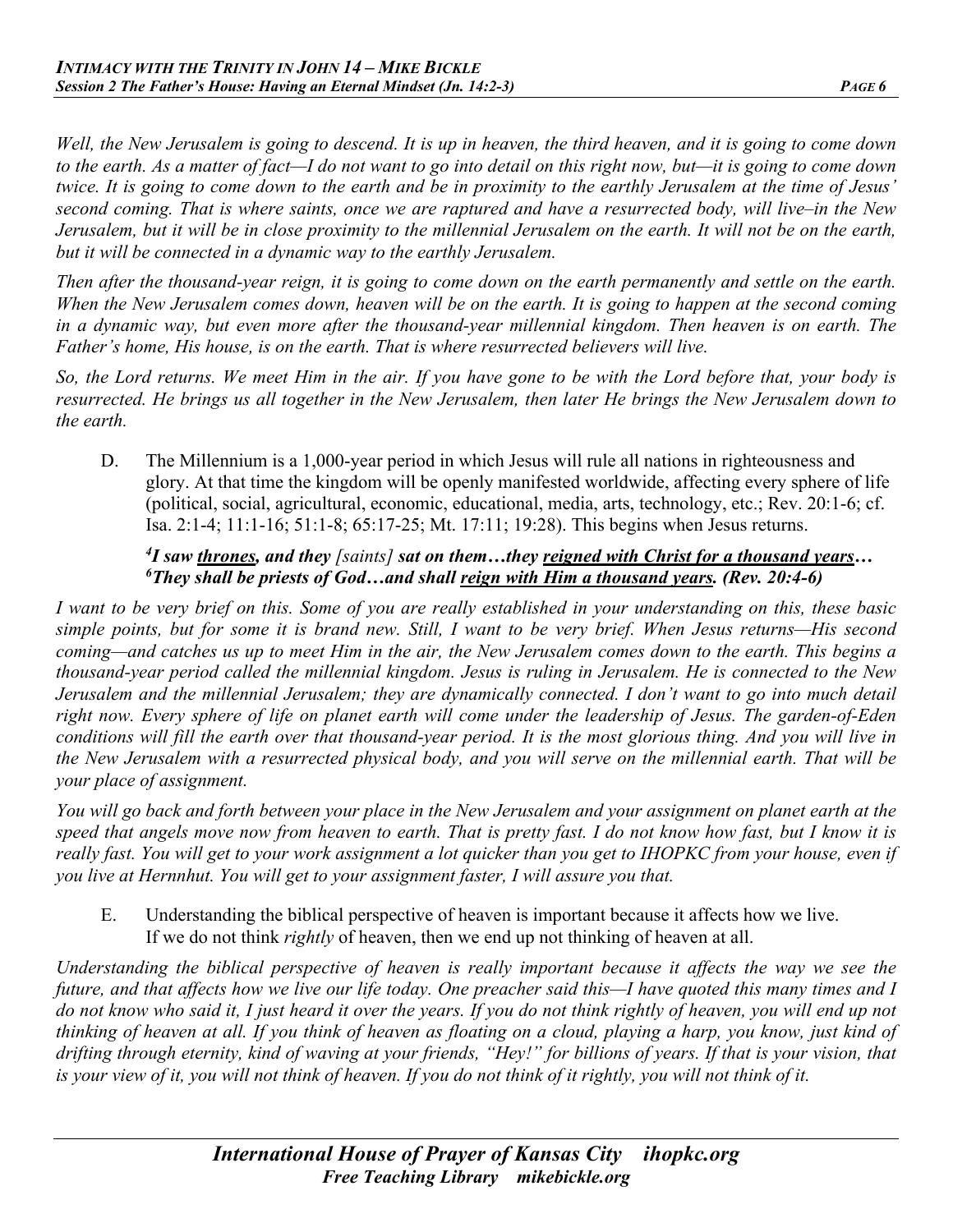*If you do not think of heaven but of the Father's house which is the New Jerusalem coming down in dynamic proximity and connection to the millennial earth that we are involved with seeing the glory of God on the millennial earth even with resurrected bodies in the New Jerusalem in the Father's house, then our life will be very opposite of humdrum, boring, and all we do is play a harp. We will be dynamically involved in enriching and enhancing blessing and life for other people forever. You will not be bored, but you will be deeply involved in things that are enriching God's blessing and life for other people. I don't want to stop and do an end-time study on the millennial kingdom. I have a 12-part series on it from a few years ago if you want to check it out on the website.*

F. Jesus will join the heavenly and earthly realms when He returns (Eph. 1:10). The centerpiece of God's eternal purpose is for Jesus to come back to establish His kingdom over all the earth and to *join* the heavenly and earthly realms together.

*When He comes back at the second coming, Jesus is going to join the heavenly supernatural realm and the earthly natural realm. He is going to join them together. This is a common idea to a number of you here, but to others it is a new idea. I want you to see that this is central to God's eternal purposes: to join heaven and earth together, to join the supernatural realm of heaven with the natural realm of earth, where we have real bodies and real bones and real food, and we teach people, and when you hug somebody, you actually hug them. You are not like just a spirit where you pass through each other—whoa! Let's try that again. Whoa! It is real. you will be involved on the earth. Gardens are growing, life is being enhanced, and you are dynamically involved.* 

*When I think of that, and I think how the Tribulation lasts 3 ½ years, 42 months–we can endure things for 42 months for the billions and billions of years of walking in the glory of God. But if you do not see those billions of years and what it really is, then we lose sight in the difficulty, and we drown in the fear, anxiety, the pain, and the betrayal. We drown under it, and our heart gets troubled. It dominates our thinking, and we make really bad decisions. When our heart is overcome with trouble, which is really common, then we make bad decisions. We do not have a bright spirit. We do not have clear thinking.* 

#### *9 …having made known to us the mystery [hidden plan] of His will…10that He might gather together in one all things in Christ, both which are in heaven and which are on earth—in Him. (Eph. 1:9-10)*

*Paul said here in Ephesians 1, "Heaven and earth are coming together." That happens at the second coming.* 

- 1. The *earth* speaks of the physical realm, where human process and physical sensation reach their fullest expression.
- 2. *Heaven* speaks of the spiritual realm, where God's power and presence are openly manifest.
- 3. When He returns, the *natural human processes* will not be suspended, but will be enhanced by the *supernatural dimension* of the Spirit.

## **IV. JESUS PREPARED THE WAY FOR MANY TO LIVE IN THE FATHER'S HOUSE (JN. 14:2)**

*Jesus prepared the way for many to live in the Father's house. Again, this is the first truth He emphasizes, and I want us to catch that. It was not like He said, "Hey, if you get around to that...You go through all your emotional healing classes and eventually finally get back to eternity." No. He starts in eternity, and then you can go work on those other issues as well. By nature, we do not see or feel the power of eternal truth. But the Spirit has been given to guide us into truth and to illuminate our understanding, to let us feel peace, to touch*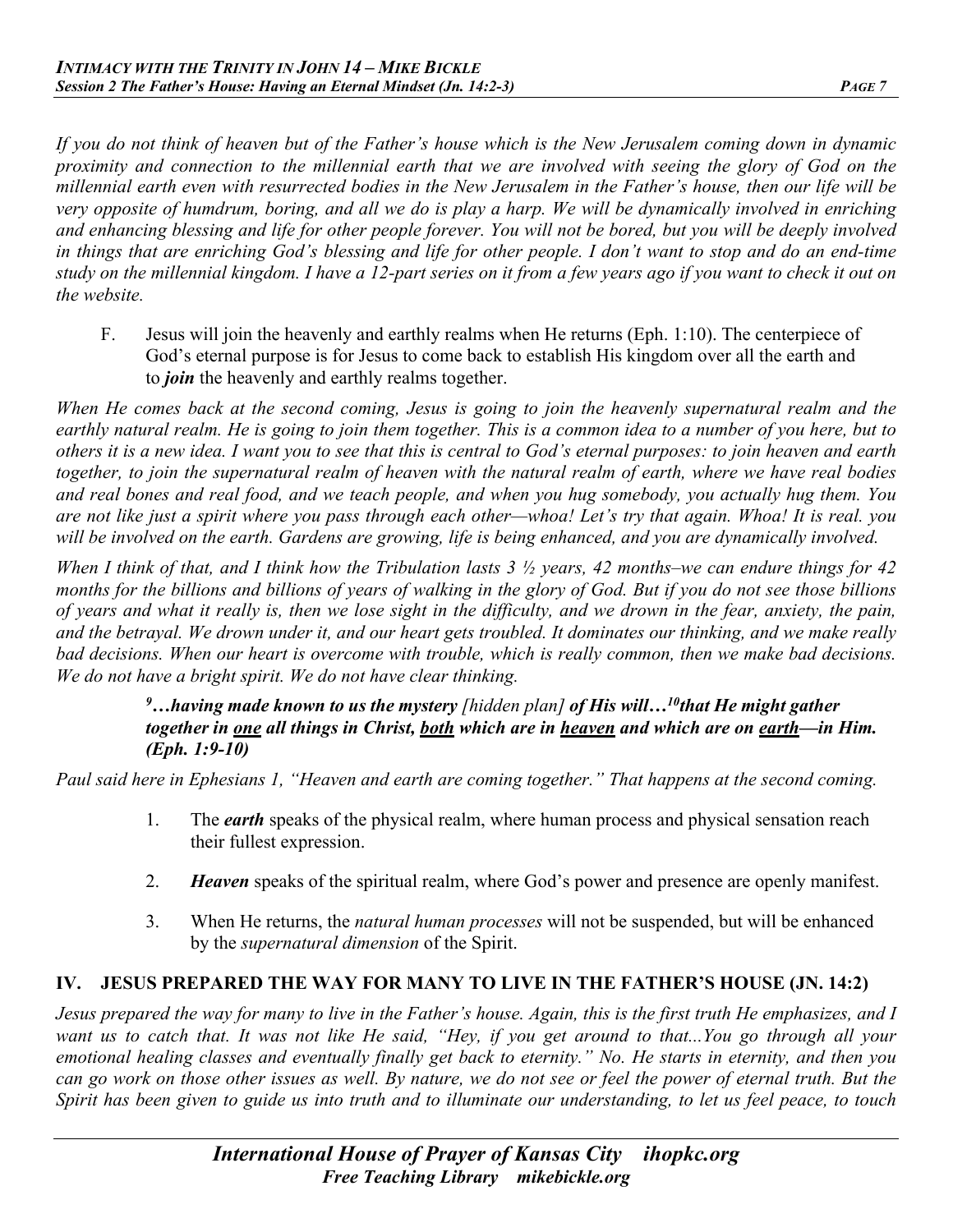*our heart with it a little bit. That little bit matters and grows over time. John 13-17 is line by line how to enter into this.*

A. Jesus assured them that His Father's house (the New Jerusalem) has many dwelling-places. Supernatural provision has been made for multitudes who will be in God's family forever.

*Well, Jesus assured them that the Father's house, which is the New Jerusalem, has many dwelling places, many dwelling places. There is a supernatural provision. I mean, several billion saints. I am assuming how ever many believers through history. They say there are a billion believers on the earth right now. I don't know if that number is accurate. But that is the number given by different people who study demographics, and there will be a billion new ones coming in the harvest, so probably several billion believers. There is supernatural provision for every need of life forever in the New Jerusalem. I mean, talk about what Paul called the "riches of the glory of God's grace!" The riches, the wealth of His grace, the supernatural provision to sustain all the needs of life for several billion people at the highest level of grandeur and pleasure, glory and brightness forever, and no one can disrupt it. Beloved, that is our story. This is not "pie in the sky." This is our story. This is real.*

*2 In My Father's house are many mansions…I go to prepare a place for you… (Jn. 14:2)*

*Jesus said, "in My Father's house." He said, as it were, "I am telling you there are many mansions, many dwelling places. And I am going to prepare a place for you and for the multitudes" Again, I am going to say several billion, I don't really know the number, but it is a large number. It is fantastic.*

## *7 …that in the ages to come He might show the exceeding riches of His grace… (Eph. 2:7)*

B. *My Father's house*: This is the grandest name for heaven because it highlights God's fatherhood and speaks of the intimacy that is enjoyed in close, loyal, committed relationship. Heaven is also called *a country* because of its vastness (Heb. 11:16), *a city* because of its many diverse social dynamics (Heb. 11:10), *a kingdom* because of its authority structure and order (2 Pet. 1:11), *a paradise* because of its beauty (Lk. 23:43), or *a tabernacle* because of God's presence (Heb. 8:2).

*He calls heaven, My Father's house. There are several names for heaven or descriptions for heaven in the Bible. But the grandest name is the Father's house because it highlights God's fatherhood. It is the best name, in my opinion, because it speaks of the intimacy enjoyed in close, loyal, committed relationships forever. They are never violated. There is no offense. They are deeply committed. It is a house under the Father's leadership with the love of God flowing through everyone. It is the Father's house.* 

*There are other references to heaven. It is called a country. It is called a city. You can read some of the different dynamics. It is called a kingdom. It is called a paradise. It is called a tabernacle. But the Father's house, that is my favorite one.*

C. *Home*: God relates to His people as a Father who heals them from an orphan spirit—feeling lonely, abandoned, overlooked, and unprovided for. Home is where all are loved, known, and celebrated. Home is where we rest from strife and hostility and enjoy peace and unity with our loved ones. Home depicts as place of affection, delight, security, and provision—all of these will be present in the greatest measure imaginable. This reality will be a foundational truth for the Tribulation saints.

It is a home. It is more than a kingdom. It is more than a city. It is more than a country. It is those things, but it *is more. He relates to His people as a Father. I mean, when the Genesis 1 God is your Father, and He is committed to caring for you, and, more than caring, interacting with you the affections of a father, beloved, you got it made. No, I mean it. You have it made.*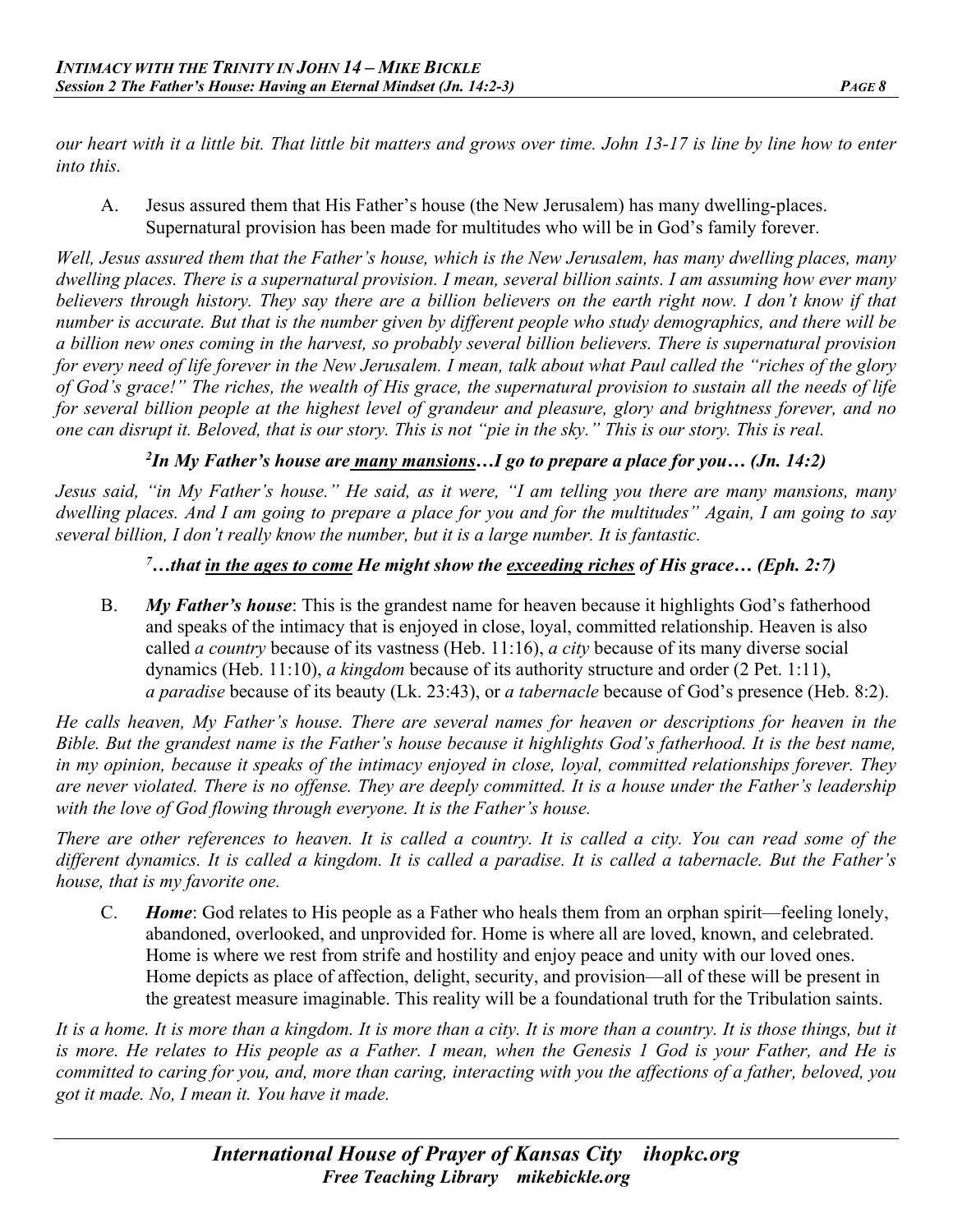*Jesus is saying, as it were, "Do you understand what I am telling you? Yes, I am going to die. But it is going to be a temporary separation. We are going to be together there for billions of years. Everything you endure is worth it. You will see. I am not troubled by dying." He was troubled by the anguish of the death process, but He wanted to be with His Father. He told them later in John 14, "If you really loved Me, you would be so glad I am going to My Father." I mean, that is an unusual way to talk about death. He said, "You would be glad for Me." Not for the anguish that He would go through but where He would go, soon after He died, right to the Father's presence. He said, "If you loved Me, you would be grateful I am dying."* 

*They were like, "What? What do You know that we don't know?" And there is a whole lot.*

*He relates to us like a Father. He heals His people—the history of believers over thousands of years—from that orphan spirit that He talks about in John 14:8. "I am not leaving you as orphans. As a matter of fact, I am going to heal you of that orphan spirit. That–"when you feel lonely." So many people even in the midst of a multitude of believers, feel lonely. They feel abandoned. They feel overlooked. They feel unprovided for. They feel not celebrated, not known.* 

*Jesus said, as it were, "In My Father's house, where you will be known, celebrated, loved." Home is where we are free from strife, enjoy loving one another and being loved, being celebrated, being known. It is a place of affection, delight, security. Plenty, plenty of provision, no lack. These things are ours, and they are connected to the Father's house. When Jesus said, "My Father's house," I believe He was thinking, "I am going to reveal more about the Father's house and I want you, believers through history, to search this out and get these truths into your conversation with Me. Thank Me for them and ask Me to show you more. Search out the Scripture, and the Spirit will touch you with sparks of peace." Just little moments of peace, but they add up over time. Imagine the implications, the stunning implications of these truths. I believe that the tribulation saints are going to live and feed on these truths.* 

> *14…These [saints]…come out of the great tribulation…15He who sits on the throne [the Father] will dwell among them. 16They shall neither hunger anymore nor thirst anymore; the sun shall not strike them, nor any heat; 17for the Lamb…will lead them to living fountains of waters. And God will wipe away every tear from their eyes. (Rev. 7:14-17)*

*It says in Revelation 7:16-17 that the tribulation saints will be so encouraged because there will be a time when there are no tears, there is no sun beating down on them. They have plenty of food, plenty of water, all provision. They will live and draw on that reality that will matter because the pressure is only a brief time, then billions of years of glory.*

D. *Many mansions*: The Father's house has many dwelling laces for His large family (Rev. 7:9). Some translate the word for *"mansions"* as *"dwelling places"* (NAS). In the Father's *one* house are *many* permanent places—this is in contrast to the "tents" of our present pilgrimage.

*He says, "many mansions." Many translations say, "many dwelling places." But the bigger point I am making here is that in the Father's vast house—it is a house, it is a country. It is such a big house, that it is a city. It is such a big house that it is all of these things. Revelation 21 tells us this house is 1500 miles in every direction. It is technically 1380 but anyway, some translations say 1500. That is good enough for now.* 

*But there are going to be many permanent dwelling places in this vast, vast house, this city house, this country house, this mountain house. One of the points that Jesus is making is that in this age everything we have is temporary. It is described in some ways as we are in temporary tents as sojourners in a hostile world. But we are going to a permanent house that is a home which has a Father's care and a Father's affection, and all through the city the Father's provision and His leadership, and that is our destiny for heaven.*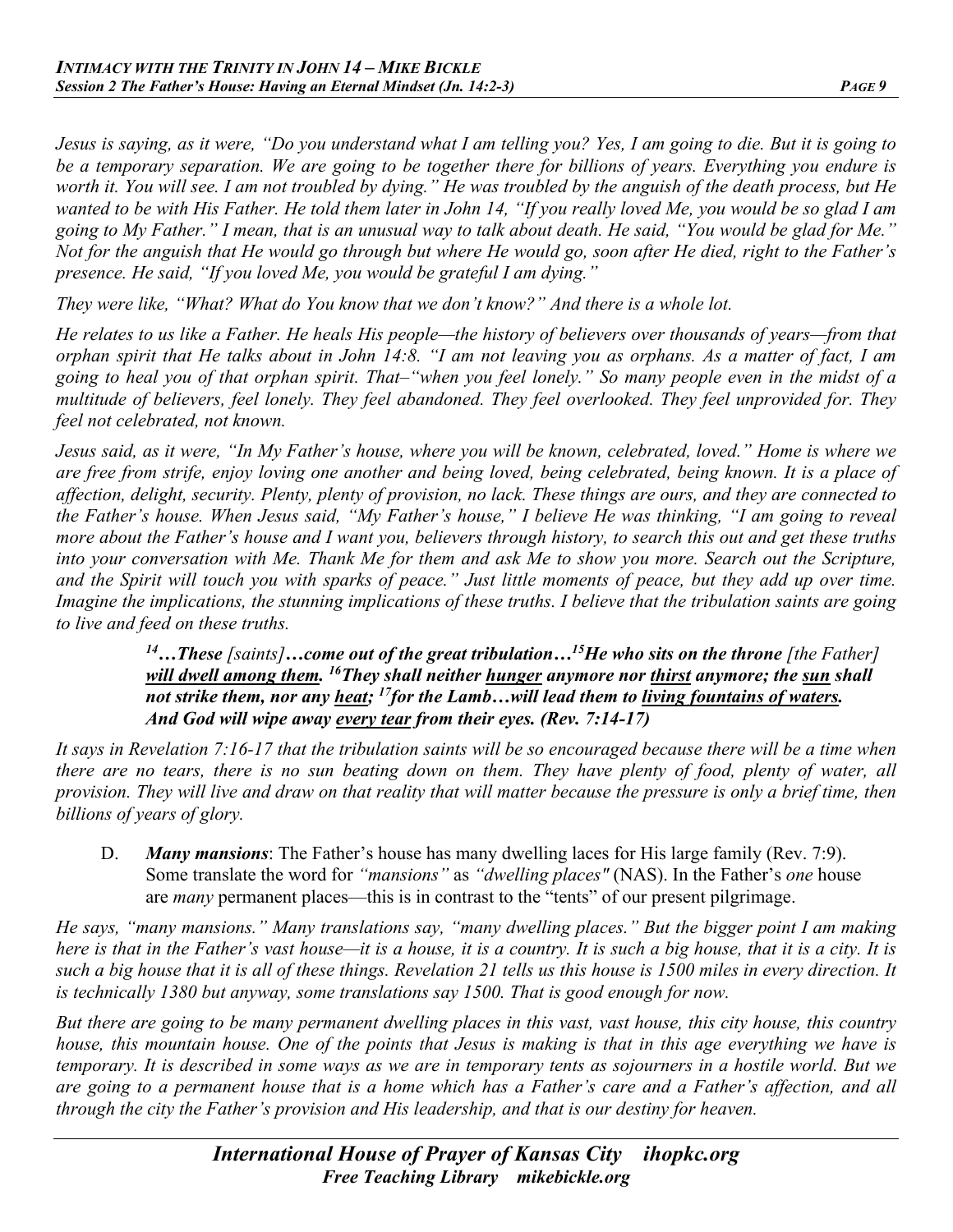## *9 …a great multitude…of all nations, tribes…and tongues standing before the throne… (Rev. 7:9)*

E. *I go to prepare a place*: Jesus went to the cross to prepare a place for us. That "place'" existed before He returned to heaven. He did not arrive and begin to construct buildings. That "place" was prepared when He died to atone for their sin. He had to suffer God's wrath in our place to remove every obstacle to our acceptance by the Father (2 Cor. 5:21). We must not let shame trouble our heart. By His death, He qualified all believers to join Him there. Jesus declared, "*It is finished!"*

*The Father's house has many places. I talked a moment ago about the tribulation saints in Revelation 7. Well,*  let's go to Revelation 7. There is a great multitude from every single nation of the earth. Now it is not just the *200 nations. There are approximately 200 nations, sometimes one or two more or one or two less. But this is every nation as in "ethnos." People debate the number, but there are maybe 12 to 14,000 "ethnos," people groups. And in every people group in the earth there will be a spirit of revival. All over the earth. That is where we come up with the term the billion-soul harvest. In every one of those 12 to 14,000—the mission people debate what the actual number is, and I do not care that much. I just know that it is 13, 14, 15,000 people groups—there will be a spirit of revival every tongue every tribe. The House is going to be full. Jesus might say, "No problem. We got it covered. If you knew how wealthy and powerful the Father and I are in the Spirit, we got it covered. All the bills are paid forever." It is a big statement when He says, "many mansions," in this house.* 

*"I go to prepare a place for you." Well, the place He was going next was the cross. The place we go—the New Jerusalem—existed before the cross. Jesus was not going to heaven, getting out His carpenter tools, and building a city. The city already existed. He was not going to construct a building. Where He was going–the place that had not yet been prepared. He had not paid the price on the cross yet. It is as if He said, "I am going to the cross. I am going to die to atone for your sin." Jesus bore the wrath of God to remove every obstacle in the way so that we could be in the house forever as a free gift. That is what He is talking about.* 

*We must not let our unworthiness—the shame—paralyze us. We stumbled; we fail. The Lord would say, "Drop it. Repent of it, and then receive the gift of righteousness and My free forgiveness. Do not be troubled and weighed down.*" Some people think that if they are weighed down with their guilt, then that is being kind of *humble, sort of godly. He says, "I died for you. Stop. Stop. You are in the house. I prepared the way for you in the house. Don't feel good about feeling bad. But rather have confidence that I prepared a place for you. It is prepared." When you have a spirit of condemnation, say, "In the name of Jesus, I am the righteousness of God in Christ Jesus. He did prepare a place for me in the Father's home. It is finished. Thus says the Lord." In 2 Corinthians 5:21, Paul said we have become the righteousness of God in Christ Jesus as a free gift.*

#### *21For He [the Father] made Him [Jesus] who knew no sin to be sin for us, that we might become the righteousness of God in Him. (2 Cor. 5:21)*

## **V. JESUS WILL COME AGAIN TO BRING US TO THE FATHER'S HOUSE (JN. 14:3)**

A. Jesus will come again. In 14:3, He was primarily referring to His second coming (Acts 1:11), pointing back to the last message that He gave them on Tuesday from Matthew 24:29-31.

## *3 I will come again and receive you to Myself; that where I am, there you may be also. (Jn. 14:3)*

*Jesus said, "I am coming again. I will come again and receive you to Myself"—we are still in verse 3—"so that where I am, there you will be also." That is, "I am going to come back in the sky, and I am going to bring you to where I am at in the Father's house. I am going to bring you. I am going to usher you into the New*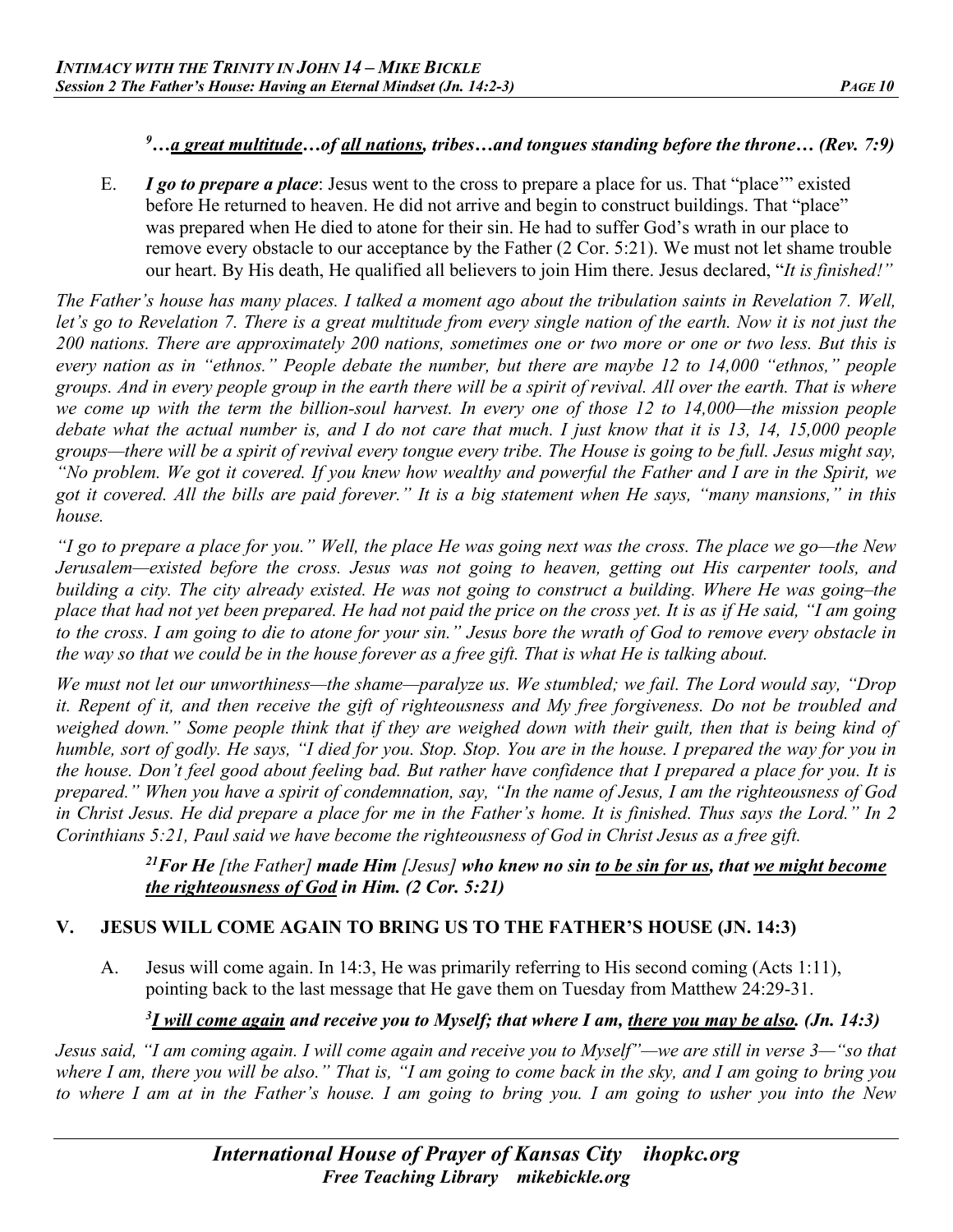*Jerusalem, and we are going to live in it together forever. Every one of those phrases is so loaded. But each one of these phrases you want not only to underline it in your Bible and say, "Whoa!" I mean, that is good too. You can do that if you want. But say get it into your conversation with the Lord. "Thank you that You are coming again. Show me more. Thank you that You are receiving me to Yourself. Show me more. Thank you, Holy Spirit, for this truth. Show me more of this. Thank you, Jesus, that where You are I will be forever. Show me more." I love this "Thank You; show me more."* 

*Speak a simple little prayer with thanksgiving with every one of these truths. These little phrases are truths with huge implication and blessing. I want the Holy Spirit to lead me into the truth of these truths. And the Holy Spirit would say, "Well, get them in your mouth then and talk to Me." Pray with thanksgiving and say thank you and show me more and search it out, talk it out with other people and this stuff will grow in your understanding and the peace will increase in your heart.*

#### <sup>29</sup>*Immediately after the tribulation…*<sup>30</sup>*all the tribes of the earth…will see the Son of Man coming …with power and great glory. 31And He will send His angels…and they will gather together His elect from the four winds, from one end of heaven to the other. (Mt. 24:29-31)*

When He said, "I will come again" it actually was Thursday night. He was referring to what He said on Tuesday in Matthew 24. He said, "I am coming in the sky" and you have it right there.

B. *I will come again*: In John 13-17, Jesus applied His promise to "come to them" in three ways. First, in speaking of His second coming (14:3), next by dwelling in them through the Spirit who was given to them at Pentecost (14:23, 26), and finally in appearing to them soon after His resurrection  $(16:16-17).$ 

*The reason I mention that He is talking about the second coming is because, in John 13-17, He refers to coming in two other ways as well. He told them, "I am going to come to you." He meant after the resurrection. Even before He ascended, He appeared to them in resurrection appearances several times. So, some of the times in John 13 to 17, He means, "In three days I am going to visit you." Then other times He meant, "After I ascend to the Father, I am going to pour out the Spirit on the day of Pentecost. I will come to you by the indwelling Spirit."*

C. Many see a combination of these, but His second coming is the primary meaning here

*But here He means, "I am coming to you in the clouds at the second coming." Sometimes theologians debate which one of those three types of comings this is, but most agree it is talking about the eschatological, end-time coming. I am confident it is because He is connecting it to the Father's house—the New Jerusalem—and bringing us to it which happens when He returns at the end of the age.*

D. *I will receive you to Myself*: The best part of heaven is to be with Jesus and to enjoy His presence. He will come back to personally bring us the Father's house—this highlights how dear we are to Him. Jesus is deeply desirous for us to be Him forever (Jn. 17:24)

*"I will receive you to Myself." The best part of heaven is to be with this Man. I mean it is kind of sweet to say that, but no, we are talking about a Man who is there in Genesis 1 and spoke under the Father's authority to create the heavens and the earth. We are talking about a Man with so much affection and desire for you that He gave His life for you. We are talking about a Man whose His face lights up. The glory of God fills the New Jerusalem out of His very countenance and face. This Man—fully God fully Man—this is the Man fully human yet also fully God. You really want to be with Him. I know we all know that, and it becomes kind of cool to say, "I want to be with Him," but when we read Revelation 1 when He appears in His glory and all the different*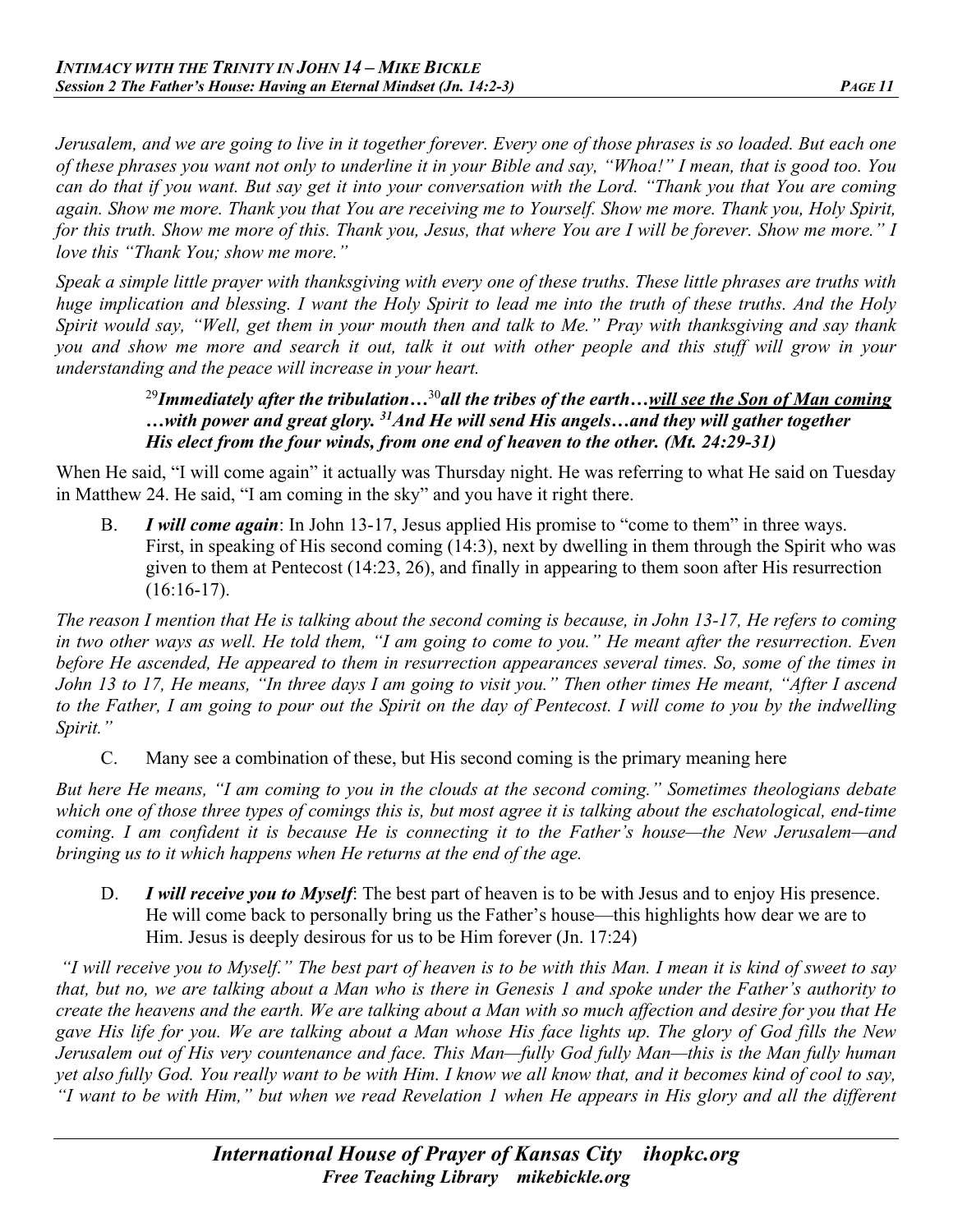*things about Him, we realize that this is really something. To be in that home and in that city with that Man forever, with the affection He has for us and all the provision under the Father's care under the Father's leadership under the Father's provision with the Father's affection…I mean, it just kind of makes you like, "Ahh. I just want to forget this message and take a minute and go take a nap and say, "Oh, I love You!" Maybe it is just a long day today but, oh, it sounds so comforting to me.*

*Okay Bickle, rise up and get back to work. Enjoy it but stay steady. But we can have our hearts really comforted with that while we are in the midst of rigors and persecution and resistance and labors and setbacks, as our hearts are in a different place. IF we will do what He said. You believe in God, He said. That is a fact.* 

*Again, the nation did not believe in God in a full sense, but that is why they had all the laws of Moses and the temple and the sacrifices. Jesus said, "Believe in Me in the same way that you believe in the God of Moses, the invisible God of Moses. Believe in Me. Engage your heart with Me."*

*He went on, "I will receive you to Myself." He will personally come back and bring us to the Father's house. He says, "I am going to do it personally. I am." The first time the entire family is together is when He catches us all up to meet Him in the air. The billion saints on the earth or whatever the number is and the billion through history or whatever the number is–we all meet together in the air. The first time all the believers in history are together is in the sky, and then He ushers us into the New Jerusalem Himself. He Himself brings us there.*

*But it is not just that we go there, and He says, "Hey, I died for you, and now you are in the city. He went on, "I want you to know this: I want you to be where I am." He would say this again later in John 17, but that time it is in prayer. He is making the point that, "Where I am, there you will be." But in John 17, He says it in a more emotional way.* 

## *24Father, I desire that they…may be with Me where I am, that they may behold My glory… (Jn. 17:24)*

*He said, "Father, I desire that they be with Me where I am so that they experience My glory," not just see it in the distance but to behold the glory is to experience it with Him. So, Jesus was praying, and He was going to sweat drops of blood very soon after this at the anguish of what is before Him. But He stops and says, "Father, I desire them. I want her with Me. I want My Bride with me. I do not want to rule without her. I want her with Me." It is not just that He bought the home, and He bought the city and built it for us all these things. He wants to be with you in the home. What a remarkable reality!*

- E. *That where I am, there you may be also*: Jesus paid the full price to secure our nearness to Him.
- F. What appears to be a tragic event in history in Jesus going to the cross and even in the difficulties of the Great Tribulation—those times of great pain actually led to the greatest victories for humanity. It's easy to be overwhelmed with our pains and problems, and thus lose sight of the glorious joys that await us in eternity. The most detailed description of the Father's house is in Revelation 21-22.

*What appears to be a tragic event of history is Jesus going to the cross. I mean, that is tragic. Even the difficulty the great tribulation we read in Matthew 24 which He said on Tuesday–Ugh! These times of great pain are actually leading to the greatest victory for humanity. And Jesus understood it. He called it, "the joy set before Him." That is, it is as if He said, "The anguish of the cross—but when I see the victory of the human race that will say 'Yes' to Me, I see where it is going. Through the tribulation, the birth pangs, birthing a new world order where the earth will be filled with the glory of God and the end-time saints participating with the Lord in a dynamic way in the birthing of the age to come—It is difficult, but it is worth it."*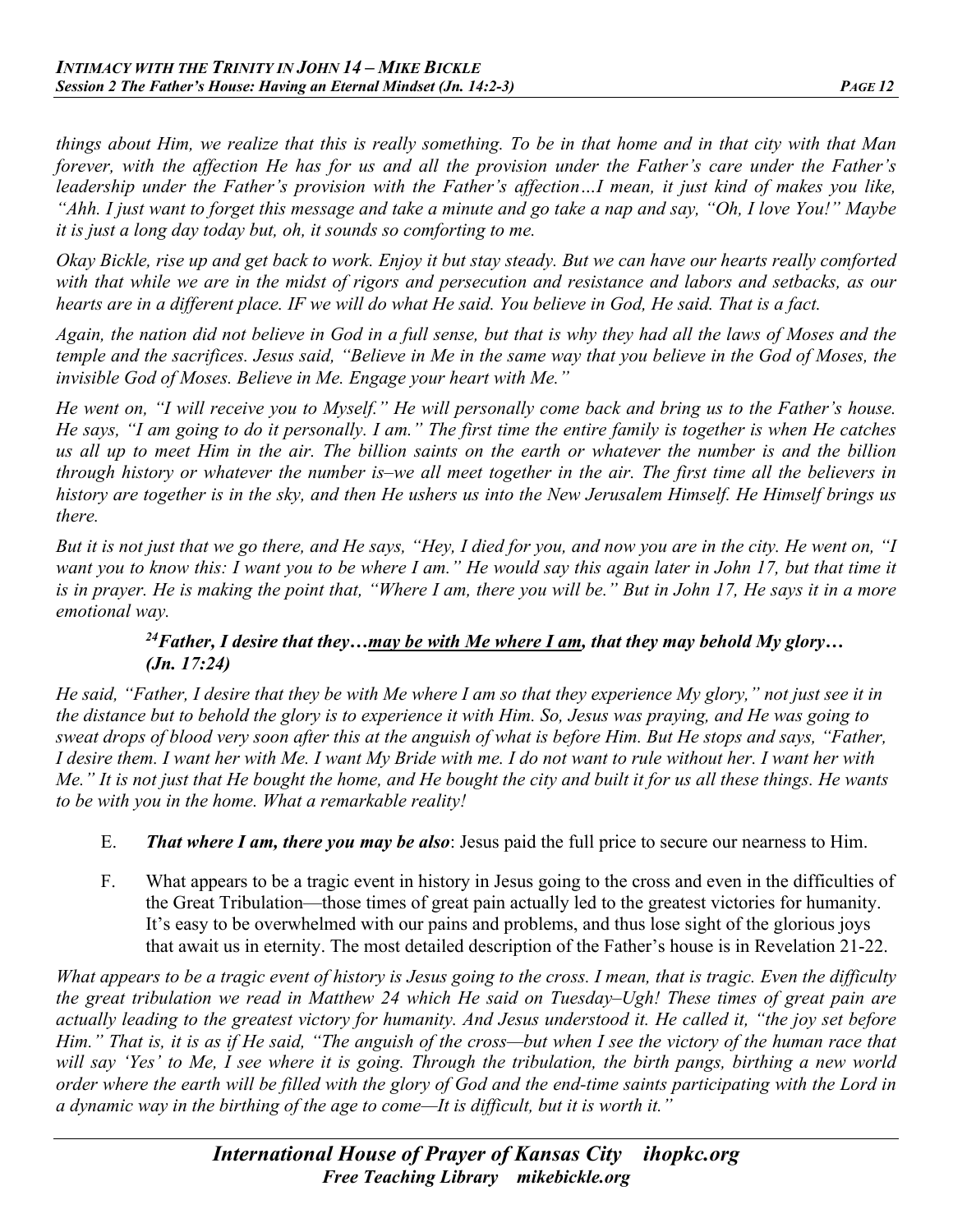*It is easy to be overwhelmed with the pains and the sorrows of those seven things—the sudden death of a loved one, the betrayal by somebody on the team or in the family, your own personal failure, the crisis in society, national shakings, persecutions—all these things. We could be overwhelmed, and we can lose sight of the glory of what is happening right in front of us because of the momentary pressures. They are real. I am not saying they are not real, but Jesus would say, "Do not get taken down the river with those dark things, that current of dark feelings and dark thoughts. Put a stop to it. Take the Word of God. Stand up against it, and I will give you an impartation of peace in increments, these small installments of peace, little by little. I will keep you going if you keep talking to Me." That peace will be powerful at times, and then it will kind of lift. The Lord would say, "Stay in the conversation with Me. I am not just giving you peace so you can live without Me. I am giving you peace because you are interacting with Me, and I am the Prince of Peace. You get disconnected from Me because you got peace last week, you will find out I am the Prince of Peace. It is not just I give you a peace tablet or a peace pill and you are good to go. No, your peace comes from interacting with Me as the Prince of Peace." The answer that Jesus gives really is the Father's house which is Revelation 21 and 22, the most detailed description of the Father's house. In John 13 to 17 and even during the whole ministry of Jesus, He has all of Revelation 21 and 22 in His mind. And much, much more. I mean, Revelation 21 and 22—the description of the Father's house—is barely a table of contents. Barely that. Just some of the main features. There are so many deep facets that are not mentioned in Revelation 21 and 22.*

## **VI. THE NEW JERUSALEM SEEN IN RELATIONAL AND FUNCTIONAL TERMS (REV. 21-22)**

I am going to go through this pretty quickly because this is just for you to read on your own if you want. I have several teachings on the internet breaking down, I called it, "The Millennial Kingdom Heaven on Earth." It is a 12-part series. I have taught it a couple times. A couple times teaching on the New Jerusalem coming down to the earth and different facets of it. And there are other ministries that have teachings on it. I have had made it a point to be a student of the New Jerusalem. I do not want to be completely unfamiliar with it and then, somehow, I am supposed to believe Jesus for it to overcome the trouble of my heart, though I don't know anything about it. It is like, no. I want to know what the Bible says about the Father's house because I want to draw on it. That is going to be a source for overcoming trouble dominating my heart. So, in Revelation 21 and 22 the New Jerusalem is seen first in relational terms. Then it is seen second in functional terms. What do I mean by that?

A. The New Jerusalem set forth in *relational* terms—the saints enjoying nearness to God (Rev. 21:1-8) —and in *functional* terms as the holy of holies (Rev. 21:9-27) and garden of Eden (Rev. 22:1-5).

Revelation 21 the first part, and I have all the verses listed here. The New Jerusalem, the Father's house is seen in enjoying nearness to the Father in the first eight verses. Then after the first eight verses, the focus of the description shifts, and it is described more in a functional way as the ultimate holy of holies and the ultimate garden of Eden.

B. The glory of salvation is the Father and Jesus living with the redeemed on earth (Rev. 21:3). The New Jerusalem or the Father's house will come down to earth (Rev. 3:12; 21:2, 10).

*It starts off in the relational terms with the very glory of salvation as living with the Father and the Son in His house in the New Jerusalem on the earth forever. That is the glory of John 17:3. Jesus said, "Father, salvation is that they would know You. That is eternal life. They would know You. They would interact with You." (John 17:3). That is what eternal life is, the essence of it. It is not just escaping hell. It is not just giving us a ministry assignment. It is interacting with the Father in this age in part and forever in fullness. So, the first verses here I am not going to go into much detail. There is so much here, even these little phrases are loaded with meaning.*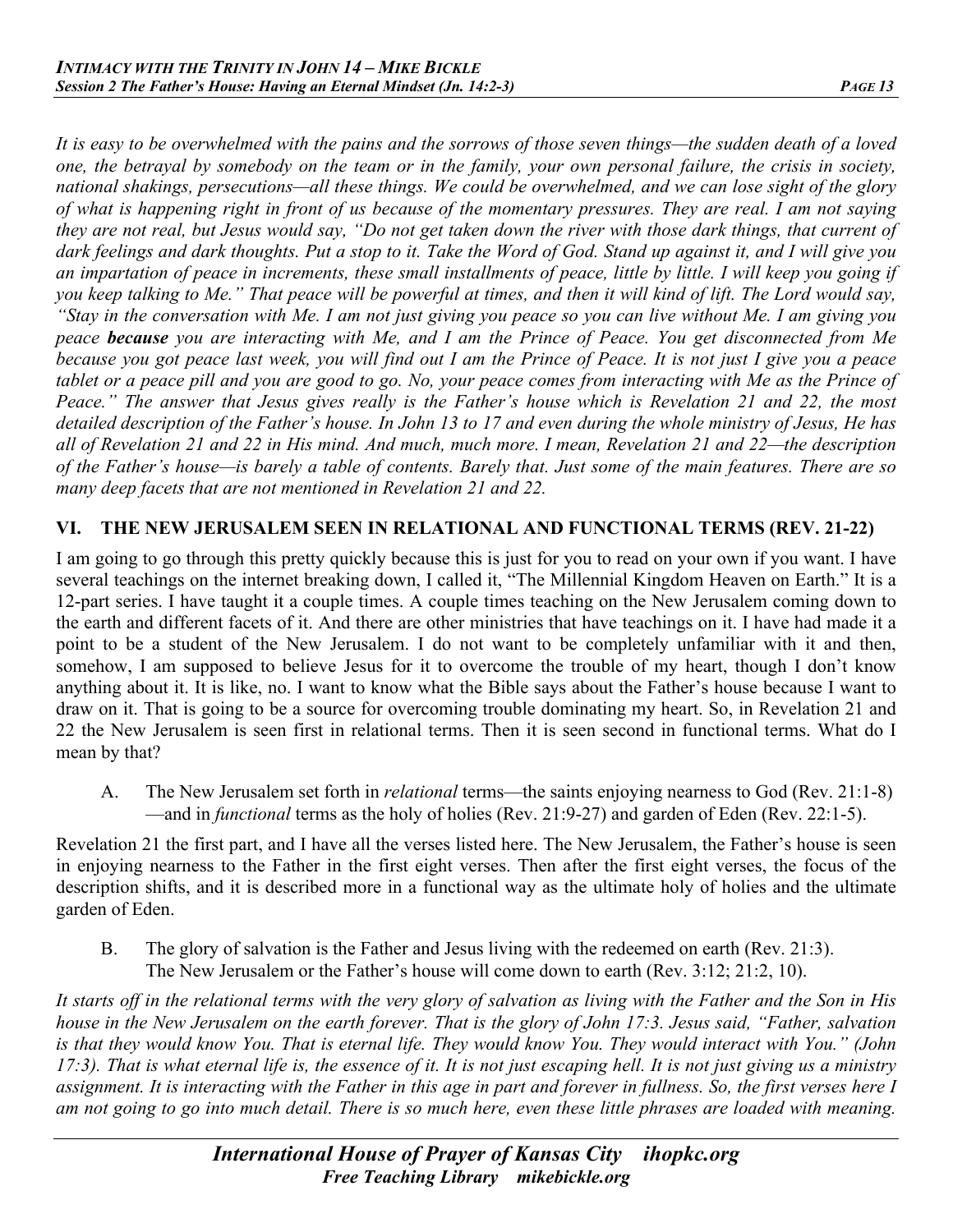*But the glory of our salvation is living in face-to-face relationship with the Father and the Son on the earth forever. The Father's throne, the tabernacle is coming down to the earth. It is going to be openly seen. My goodness, this is awesome!*

> *2 I, John, saw the…New Jerusalem, coming down out of heaven…3 I heard a loud voice…saying, "Behold, the tabernacle of God is with men, and He will dwell with them…4 God will wipe away every tear…there shall be no more death, nor sorrow, nor crying…" (Rev. 21:2-4)*

*Verse 4, God is going to wipe away all tears. We are going to see His Father's care. One of the things that is highlighted is that He will wipe all the tears away. All the scars of our failure, the scars of how we have been mistreated, our scars of disappointment, and again, scars of our personal failure. All those scars and tears. He says, "I am going to heal all of them." There is going to be no more death. No death of relationships, no more physical death, no death anywhere in any conversation anywhere, forever. No more sorrow. No more crying because of pain. There might be crying because of love, of tenderness. No more pain at all. That is the Father. He is making these declarations.*

C. *The tabernacle of God*: The high point of history is the Father's throne or tabernacle dwelling on earth with His people. God will tabernacle or "live with" humans in face-to-face fellowship (22:4). The Father dwelling with His people on earth is the ultimate reality accomplished through the cross.

*The high point of all of history is the Father's tabernacle or His throne or His house. When it says that God is tabernacling with us or His throne is with us, or His house is with us on the earth, that is the ultimate reality, with Jesus at His right hand. And beloved, we have billions of years in this. My goodness, I love it! And so do you. I mean, we all do. It is just that we have to spend more time searching it out and talking to the Lord with a spirit of thanksgiving, "Thank you. Show me more. Show me more."*

*4 They shall see His face, and His [the Father's] name shall be on their foreheads. (Rev. 22:4)* 

D. The New Jerusalem described in *functional terms—*as the ultimate holy of holies (21:9-27) and the ultimate garden of Eden (22:1-5)—the two places God dwelt with people in the Old Testament.

*So now we are moving on to the New Jerusalem in its functional terms as the holy of holies and then later as the garden of Eden, those two different pictures. Those are the two places in the Old Testament where God dwelt with His people: in the tabernacle and in the garden of Eden.* 

> 1. *The Lamb's wife*: The New Jerusalem is called the Bride, the Lamb's wife, speaking of a city in deep relationship with the redeemed who are also called "the Lamb's wife" (19:7).

*9 …[an angel] talked with me, saying, "Come, I will show you the bride, the Lamb's wife"… 10And he showed me…the holy Jerusalem, descending out of heaven… (Rev. 21:9-10)* 

- 2. The very components of the city—its air, food, water, color, fragrances, music, etc. will inspire love in the Bride of Christ as they partake of them.
- E. *A city having the glory of God* (21:11): The Father is extravagant in adorning this city (21:2, 11). It is filled with glory and light compared to the brightness of an ancient jasper (21:11, 23; 22:5). The Lord's "wedding gift" to the Bride of Christ includes the New Jerusalem—"a diamond city."

*We are just going to glance at this. I am just stirring you up. Many of you know these basic points, but it is like, "You know what? I need to get these truths in my mouth with a 'Thank You. Show me more,' truth by truth, phrase by phrase. Now you can spend days on verses 21 and 22 saying, "Thank You. Show me more." Phrase*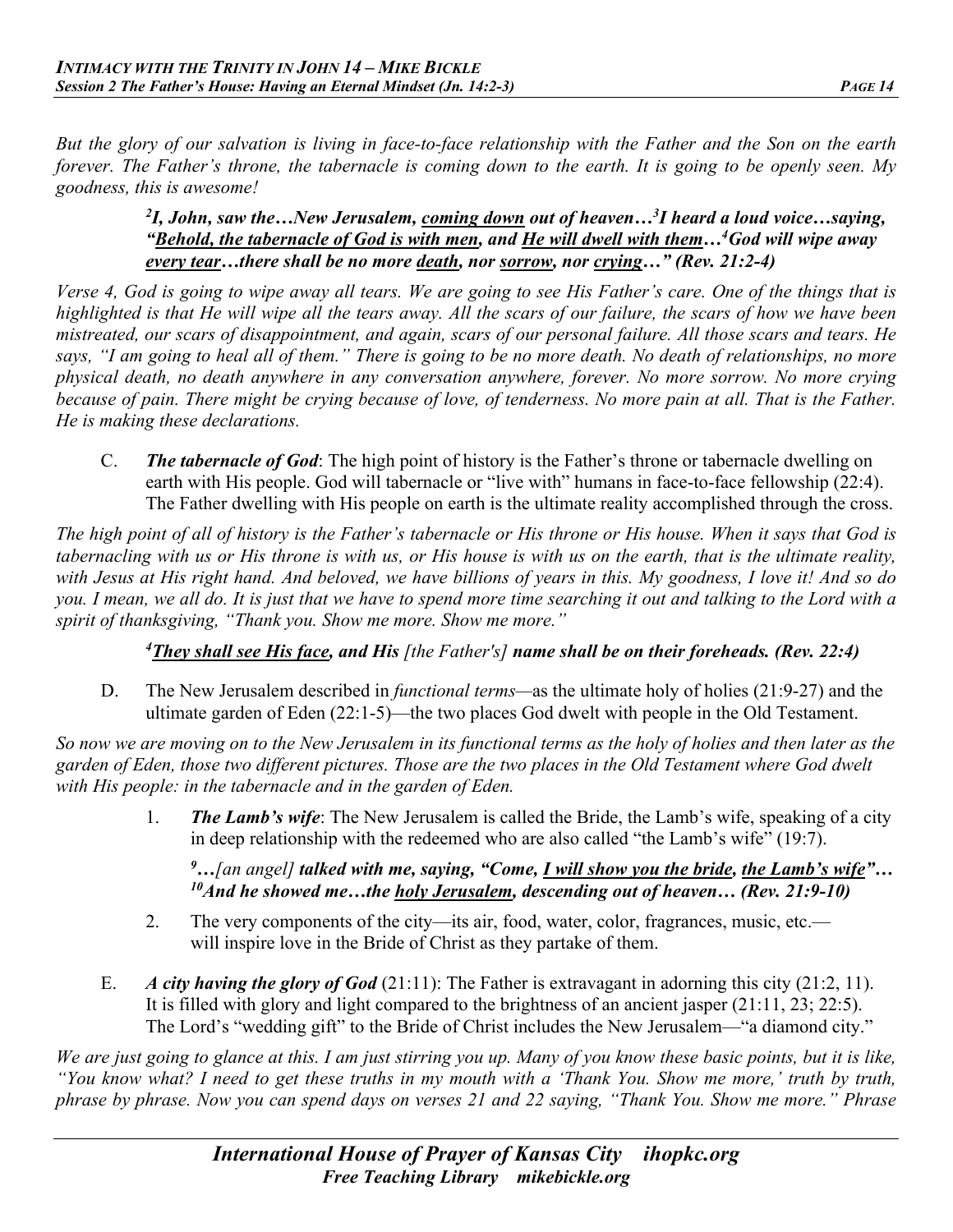*by phrase. Pray in the Spirit a little bit. "I love You. Show me, Lord." Say it different ways, and it will grow in your understanding, the more you say it.*

*It is a city that has the glory of God. I mean, can you imagine this city? I am thinking of the extravagance of God adorning. It says the Father adorns the city. He makes it beautiful. That is an understatement! He makes it beautiful for Jesus and His Bride to dwell in the city forever. The glory of God is in the city. The light is like precious jewels like a jasper stone like a diamond crystal clear. I like to say this, though it is a little bit corny, but it is kind of true or something. I see this city as the Lord's wedding gift to the Bride of Christ. He says, "I am not going to give you a diamond ring. I am going to give you a diamond city." Here you have it. It is a city shining like a diamond forever." It is a little corny, but it is true, too, "ish". I mean, He may say it differently.* 

> *2 I, John, saw the holy city, New Jerusalem…prepared as a bride adorned for her husband… 11having the glory of God. Her light was like a most precious stone…clear as crystal. (Rev. 21:2, 11)*

F. *The 12 gates* (21:21): The 12 gates were each made of pearl. The 12 gates would be about 500 miles apart from each other (if evenly separated over 1,380 miles on each side)

*There are 12 gates. They are made of pearls.*

G. *The walls* (21:12b, 14-18): The great and high walls are 1,380 miles in length, height, and width (21:16). The city is described as a cube (21:16) like the holy of holies in Solomon's temple where the inner sanctuary was 20 cubits long, wide, and high (1 Kgs. 6:19-20). The walls are 216 feet or 72 yards thick (21:15-17). A furlong (NIV *stadia*) is a Greek measurement that is about 600 feet.

*12She had a great and high wall…16The city is laid out as a square…and he measured the city…twelve thousand furlongs [1,380 miles]. Its length, breadth, and height are equal. 17Then he measured its wall: one hundred and forty-four cubits [72 yards thick]… 18The…wall was made of jasper; and the city was pure gold, like clear glass. (Rev. 21:12-18)*

*Look at verse 18. The walls are made of jasper, like a diamond. The ancient jasper is crystal clear, like the brightness of a diamond.* 

H. *The foundations*: The foundations of the walls are adorned with precious stones (21:19).

*The streets are made of gold. Precious jewels on the foundations of the wall. There is no need for the sun because the glory of Jesus lights up the entire city. He loves you, and He calls you His Bride and His beloved, and He says, "I want you to be there with Me." Like, really? He did not just buy the city for you and say, "Go have a good time." No, "I want to be in the city with you forever, and I want you to work with Me and rule with Me, and we are going to enhance life and blessing for other people." Again, there are details to that, and I am not going into that. but you are going to be involved in that which is relevant in enhancing blessing and life for other people. It does not stop just we are going to be ruling as if it really does not matter if we rule, because if we do not rule, it still is going to happen. No. Our ruling will matter.*

> *19The foundations of the wall of the city were adorned with all kinds of precious stones… (Rev. 21:19)*

I. *The street*: The streets of the New Jerusalem are made of transparent gold (21:21).

*21And the street of the city was pure gold, like transparent glass. (Rev. 21:21)*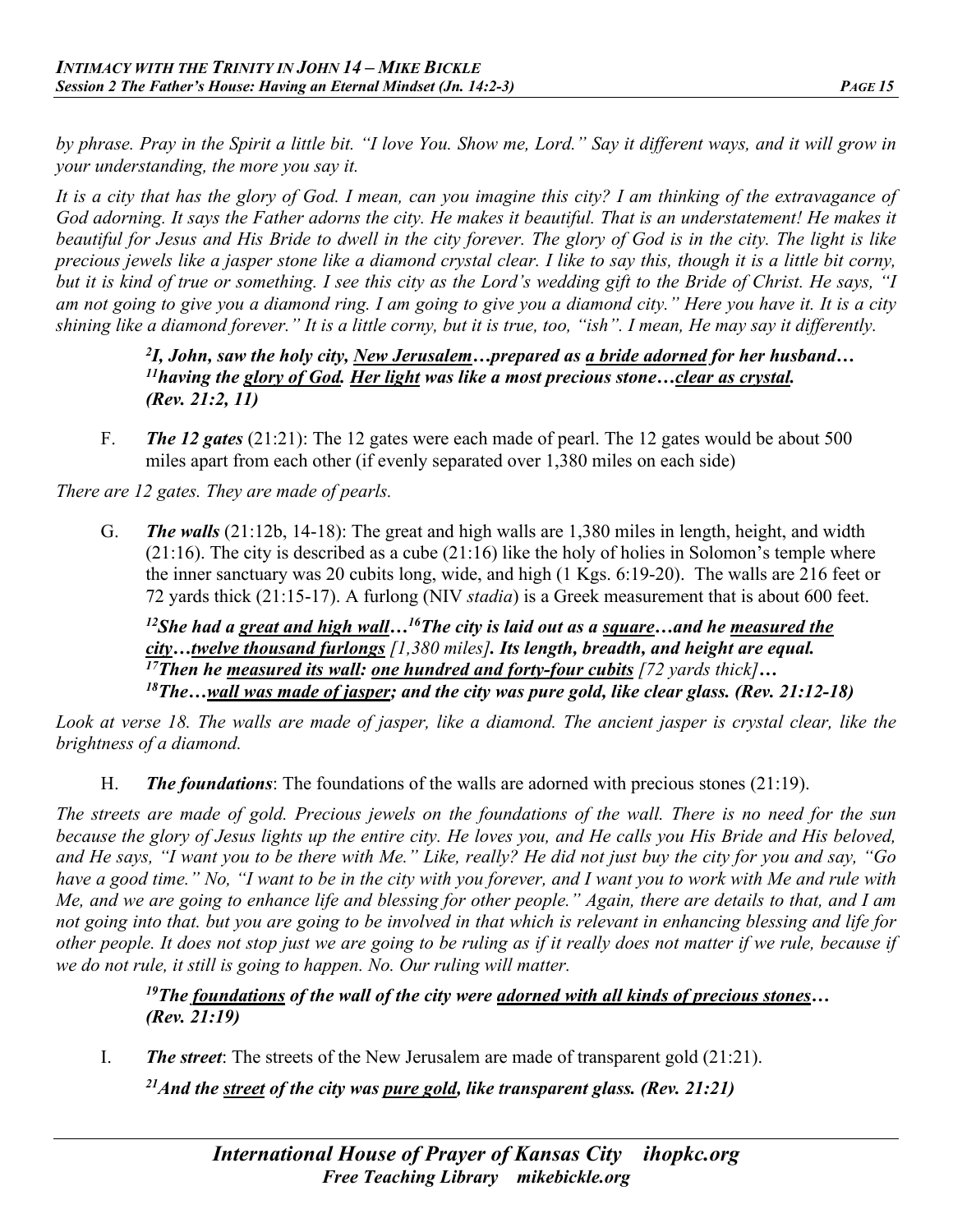- J. *The light*: John described the beautiful light source of the city as the glory of the Lamb (21:23). <sup>23</sup>The city had no need of the sun...for the glory of God illuminated it. The Lamb is its light. *(Rev. 21:23)*
- K. The New Jerusalem is described in *functional terms—*as the ultimate garden of Eden (Rev. 22:1-5).

*The New Jerusalem is described in functional terms as the garden of Eden. There is the river of life. There is the tree of life. The throne of God.*

1. The river of life and the tree of life in the New Jerusalem clearly point to Eden (Rev. 22:1-2).

*1 …showed me a pure river of water of life, clear as crystal, proceeding from the throne of God… 2 In the middle of its street…was the tree of life, which bore twelve fruits… (Rev. 22:1-2)* 

2. The Father's throne is in the New Jerusalem (22:3). The saints shall serve God in a face-toface relationship (22:4), and will partner with Jesus in reigning over the earth (20:6; 22:5).

*3 …the throne of God and of the Lamb shall be in it, and His servants shall serve Him. 4 They shall see His face…5 They shall reign forever. (Rev. 22:3-5)* 

*4 I saw thrones, and they sat on them…they reigned with Christ for a thousand years… 6 They shall be priests of God…and shall reign with Him a thousand years. (Rev. 20:4-6)* 

# **VII. THE FATHER'S HOUSE—CULTIVATING AN ETERNAL PERSPECTIVE**

*I am going to spend the next three or four minutes on this. I want this to be a really practical take-away. I want this to get your attention. When Jesus said, "Do not your heart be troubled…believe in Me. Even though you will not see Me, believe what I tell you. And the first thing I am telling you is I am going to prepare a place for the Father's house." We are going to be in it forever. He anchors how to overcome a troubled heart in the reality of the New Jerusalem, together with Him forever. We have to go deep on this in our hearts and our study of the Scripture and again, we have to—I am saying it like a broken record—get these truths into our mouths and the conversation with the Lord with a "Thank You. Show me more of this." We need to journal and write and search it out and, "Thank You. I love You. Show me more."*

A. The first thing Jesus highlighted in John 13-17 in overcoming a troubled heart is the need for a *paradigm shift* from a temporal paradigm of Christianity to a New Testament eternal kingdom paradigm where believers are called to seek heavenly things and live for the age to come (Col. 3:2).

*The first thin—I have said this five times, but you know, remember my main gift is repetition—the first thing that Jesus highlights to overcome a troubled heart is the need for a paradigm shift, for a perspective shift. He said, as it were, "I want you to shift your perspective of life. I want you to move from a temporal worldview of Christianity to a New Testament, eternal-kingdom paradigm of Christianity."*

*The Body of Christ right now across the earth is so anchored in a temporal mindset of what Christianity is, a secular mindset even, not entirely secular but it is a temporal-circumstance, blessing on circumstance, while the New Testament gospel of the kingdom is anchored into a perspective or a paradigm—use which ever word you want—of an eternal kingdom. And we must shift over because as the Great Tribulation pressures emerge, only people who shift over are going to be anchored in strength. Without an eternal perspective, the pressures of that*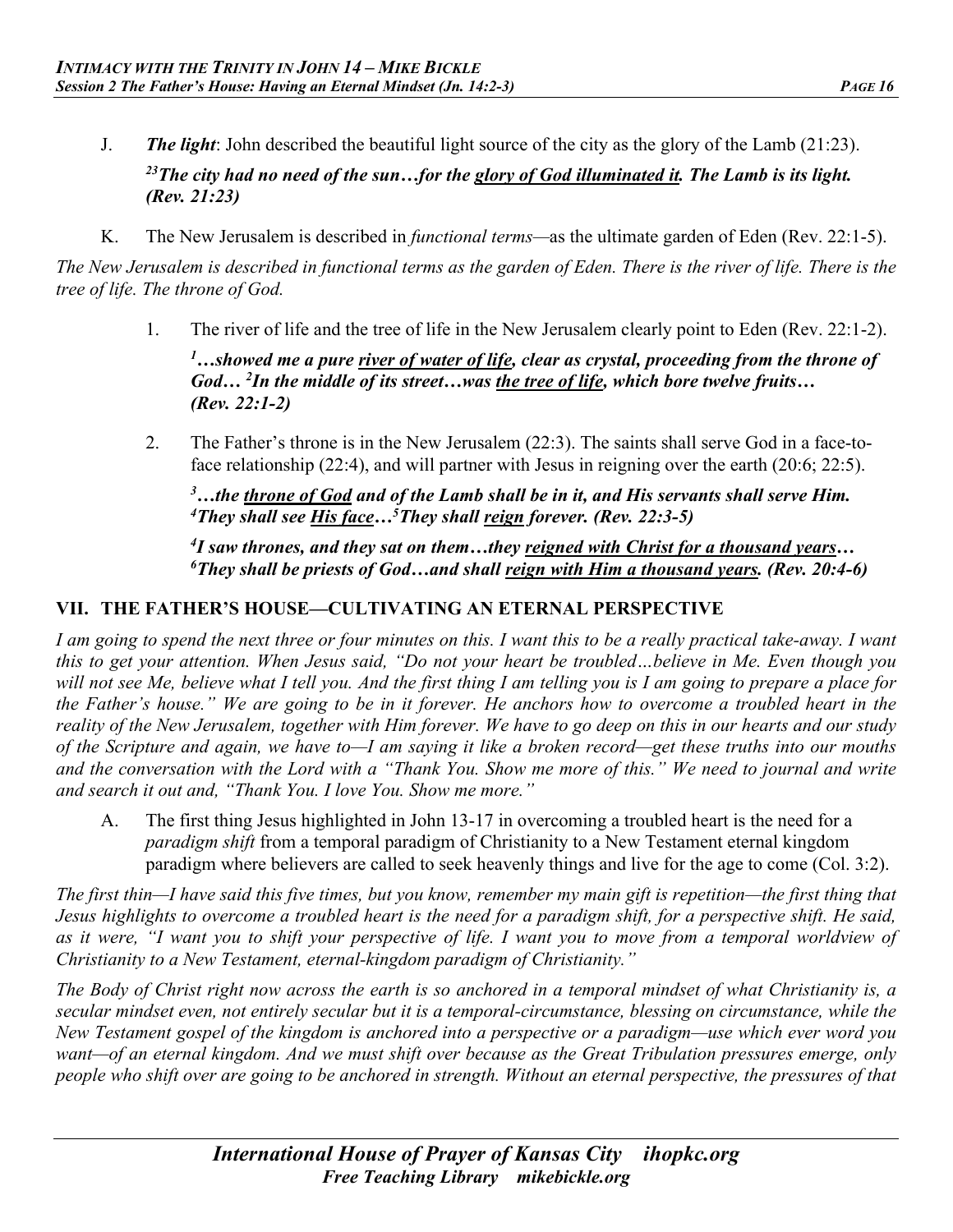*time will be too difficult, and those pressures are critical in terms of birthing the earth into the age to come. There are multiple reasons why they are important, even though they are negative.*

*But people will not stand if they have only the common, acceptable temporal paradigm of Christianity that is not the New Testament paradigm of Christianity. We must shift over. More and more, problems are increasing slowly. They are called birth pangs. They get more and more intense with reprieves, little breaks in between, to kind of get your breath, and then they come back again. The reprieves are shorter, and the birth pangs are more*  intense. He is letting the Body of Christ in the earth shift their paradigm to the eternal New Testament *perspective of the kingdom.*

If we do not move in that direction, we will not be equipped to stand against intensified pressures. But with that *paradigm, with that perspective, our hearts will be anchored in the truth. We will be able to bear anything. That is why Jesus started with this truth. It is not small that He started with this truth. It is a mindset where believers are seeking heavenly things. Living for the age to come.*

*Again, who pastors this way? Jesus does, and Paul did, and the apostles. They taught this. But this was new to them in the upper room. Jesus had mentioned this several times but it kind of bounced off them, I think. Still He said, "No, you guys have to get this, and you have to establish it with other people."* 

## <sup>1</sup>...<u>seek things</u> which are above...<sup>2</sup> <u>Set your mind on things above</u>, not on things on the earth. *(Col. 3:1-2)*

*Paul wrote this verse that is just so pie-in-the-sky sounding it is easy to just move on and not think about it. He says, "Seek things that are above." The truths about the New Jerusalem is what he is talking about. Set your mind on truths related to the New Jerusalem, the Father's house.*

B. *Paradigm shift*: We must shift our *primary focus* from seeking blessing on temporal circumstances to focus on the eternal nature of the kingdom—to see *our actions as having eternal consequences and benefits.* This is one of the most challenging and most neglected truths that Jesus emphasized, namely the wisdom of laying up treasure in heaven and of living with an eternal perspective.

*Thus the shift. Here is the point. Our primary focus—not our only focus, we do care about temporal circumstances, and there is nothing wrong with that. But we do not want to make that our number one focus. It needs to be second, not first. The Body of Christ, the billion believers in the earth, the vast majority of them are not there right now. But we are never, ever going to walk in a vibrant spirit in victory without our hearts anchored there. The birth pangs are moving the Church forward. I mean, the whole Covid crisis in the last year or so, many believers are thinking, "You know what? I better start figuring out. There is something bigger going on. You know, maybe, maybe I should think different." I don't think enough are thinking that, but I can see the shift is beginning to happen. But the pressures are going to intensify with the birth pangs increasing.*

*We must shift our primary focus from seeking blessing on our temporal circumstances to the eternal nature of the kingdom. Here is the point. When we see—here is the take-away—our actions, our choices have eternal consequences and eternal benefit, when I believe that what I say and do matters to that hour, then I say and do different things. When I shift, I think, "Wait. What I say and do has consequences later. Whoa!" And that is true. The Bible is full of this in the New Testament. But in the 21st century Church that is a very, very absent idea for most believers.* 

*Beloved, we can make choices, painful choices now, bearing with things now in the Spirit of grace that have benefits then. That is what Paul took hold of, and he said that is the eternal nature of the kingdom. That is New*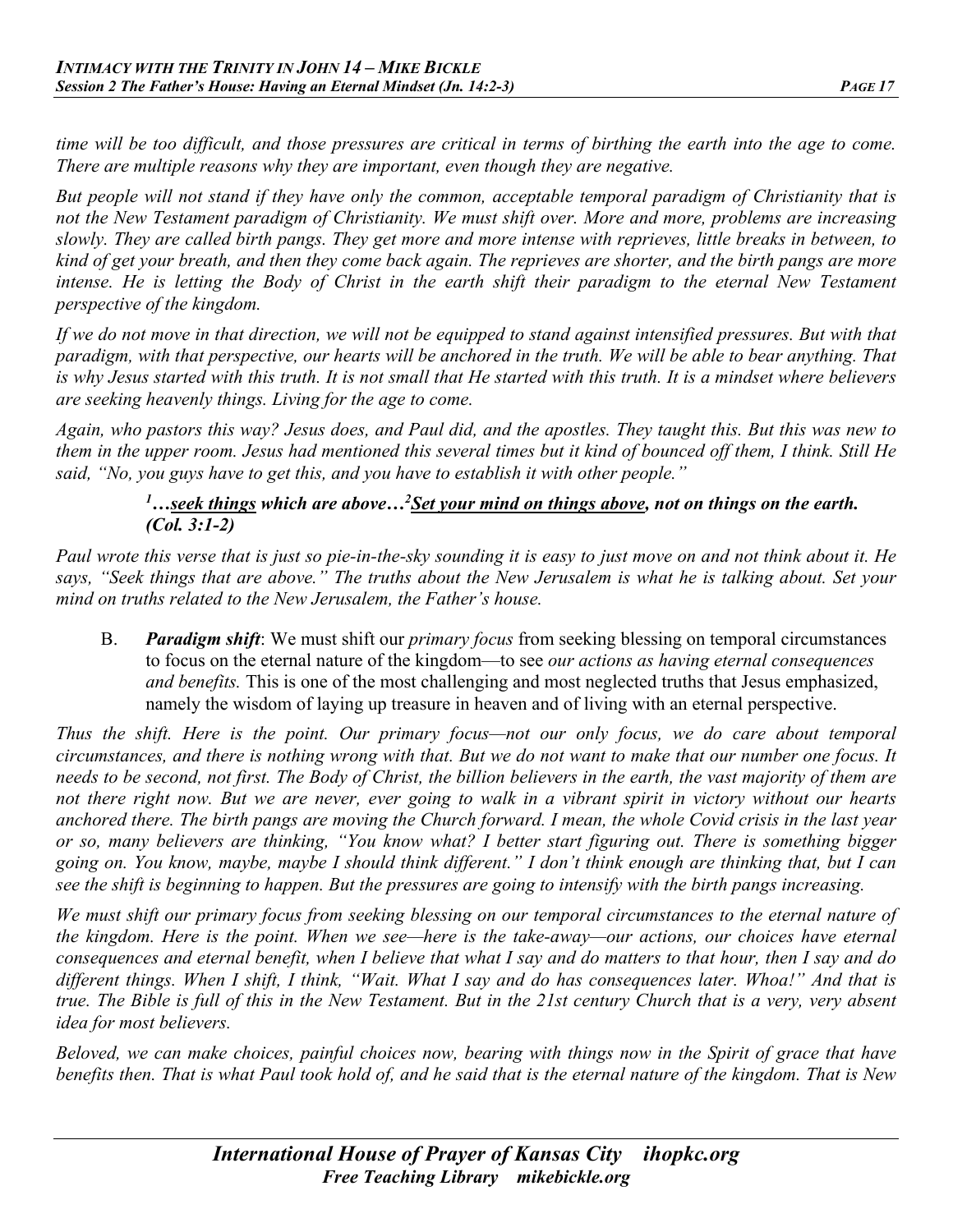*Testament Christianity. Many today have a secular, not entirely secular, but a temporal worldview of Christianity. And the Spirit wants to shift us globally I mean, a billion of us.* 

> <sup>19</sup>Do not lay up for yourselves treasures on earth...<sup>20</sup> <u>lay up for yourselves treasures in heaven</u>... *(Mt. 6:19-20)*

> *20God said to him, "Fool…" 21"So is he who lays up treasure for himself, and is not rich toward God"…33Sell what you have and give alms; provide yourselves money bags which do not grow old, a treasure in the heavens that does not fail…"(Lk. 12:20-21, 33)*

C. Many believers today have a temporal worldview regarding Christianity. The Spirit wants to shift our paradigm to a New Testament kingdom perspective that is anchored in eternity. The Spirit is using the increasing pressures today to expose our lack of a New Testament eternal paradigm—thus to rescue us from a secular, temporal mindset before persecution greatly increases.

*He wants to rescue us from this wrong mindset, so we are equipped to stand in victory under intensified persecution. If persecution increases dramatically with the common mindset of believers in the Western world,*  in the whole earth really except for those that are in persecution, we will not stand. We are not going to make it *with a temporal blessing mindset. I mean, I like temporal blessing, but that is second. I believe God for it, but the Lord would say, "Do not think that is mostly what I have called you to, to make sure you have more money, more friends, more comfort, more ease in this age using the name of Jesus to get more stuff." Yeah, that will happen a little here, a little there, and then you get some, and then you do not get some. The next time then you get some of that. Yeah, He will do some of that. He really will. But He wants us to make choices that will change our life in the age to come. It is real.* 

D. The biblical hope message is centered on the glorious things that happen related to Jesus' return and the age to come. Most of the "hope messaging" today is focused on receiving God's blessing on temporal circumstances—especially our health and wealth. Many believers today are focused on increasing their finances, health, influence, comfort, and blessing on their circumstances more than on loving, obeying, delighting in, and serving Jesus with all their heart and with an eternal mindset.

When the Covid broke out, I heard so many preachers say, "I want to preach on hope." And what they meant when they said, "Hope," was not the biblical message of hope.

*13…looking for the blessed hope and glorious appearing of our…Savior Jesus… (Titus 2:13)* 

*The biblical New Testament message of hope is Titus 2:13. The blessed hope is the "appearing of the Lord Jesus and the age to come." That is the blessed that is the New Testament view of hope.* 

## *2 …when He is revealed…we shall see Him…3 everyone who has this hope…purifies himself. (1 Jn. 3:2-3)*

*In 1 John 3:3, John the apostle said, "if you have this hope, it will purify you in this age." But what hope became—and I heard it all over the internet—hope became "Our nation is going to get stronger, and we are going to have more money, and we are going to have more healing."*

*Well, I want those things. Actually, I want more money and more healing and an easier life. But that is not the biblical message of hope. That is the American dream. And I don't mind it as long as it is not number one. I mean, I want blessing. But the Church in America has been seduced by the gospel of the American dream, not the gospel of the kingdom. And we have to shift to where we are spending more time thinking and talking about things that equip us to be pleasing to Him and get ready for the age to come.*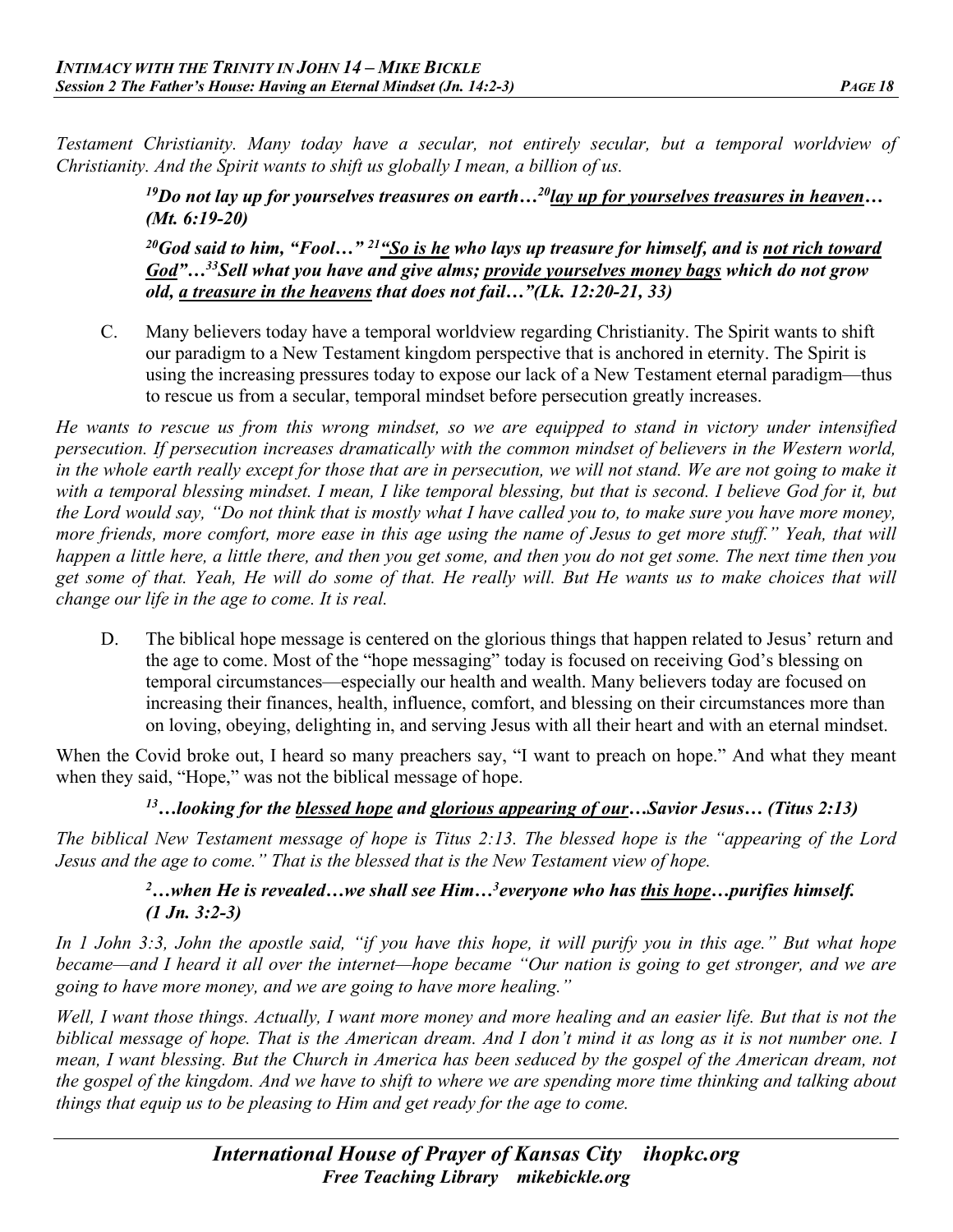E. It is important to settle "the issue of death"—the goal of life is not to avoid death but to be faithful.

*One of the big things that is essential is to settle—this sounds so biblical, I was going to say so weird, but the right word came out. It will sound so weird, but it is so biblical—we need to settle the issue about death. To many believers, the goal is to make sure they do not die. You know, the end time "I have to store this, and I have to do this, and I get with this guy in communication. I have to make sure I do not die." No, you are going to die. The goal is to make sure you are faithful. Not to make sure you do not die, and you live in this broken-down body for a hundred years. That is not the goal. The goal is to be faithful, not to make sure we avoid death. We have to settle this issue, and that is what Jesus was doing in John chapter 14.*

F. We must "look at" or make our primary focus the glorious things (eternal truths) that are "not seen."

*Jesus taught more on treasuring heaven than any other person in history. That is certainly in the Bible, and I am assuming in history.* 

> *16We do not lose heart [parallels Jn. 14:1]. Even though our outward man is perishing, yet the inward man is being renewed day by day. 17For our light affliction, which is but for a moment, is working for us an… eternal weight of glory, 18while we do not look at the things which are seen, but at the things which are not seen...the things which are not seen are eternal. (2 Cor. 4:16-18)*

*Paul said this in 2 Corinthians 4:16; it is the same thing. It is the same language he is echoing from John 14:1 "Do not let your heart be troubled, believe in God. Believe also in Me." Paul said, "We do not lose heart. In the outward man things are difficult. Things are heavy in our circumstances. They are not going so great right now"— because he was in prison getting whipped and beaten—"but in my inward man, the peace is growing, and the love is growing. The tenderness is growing though the external is more difficult. But the tenderness is increasing." That is amazing! He said, "For our light affliction is only for a moment." Really, it was a couple decades. Brief, really? I mean during 30 years he was beaten with whips 5 times, stoned 3 times, thrown in prison.* 

*I think, "Your light affliction?"* 

*He would say, "It is only a moment. It is only a couple decades. Then billions of years in the glory." He told us that by responding in faithfulness, it was working in him—he was talking about all of us—an eternal weight of glory. There is an increase in the glory of God that we are going to encounter because we are saying "yes" to faithfulness under pressure.* 

*He said, verse 18, "We do not look at the things that are seen." This sounds so "pie-in-the-sky," nobody says it. He said, "Do not be fixated on circumstances if they are better or easier, if you are getting the deal you want. Do not lock into that as the main focus of your life." He went on, "Look at the things that you cannot see with your natural eye. The things the Word of God declares." Those things are eternal. Lock into those things, not how you are going to get a better deal and your life will be happier. You try to maneuver things, so you get to*  win at life. He would say, "A little bit of that we do as humans. We want things better. There is nothing wrong with that. But do not make that the primary focus and conversation in your heart with God. Lock into things that *matter forever."*

*The Word says Moses chose the reproach of Christ. He said, as it were, "I will bear the stigma and the downside of standing with Jesus, with the God of Israel rather than the treasures of Egypt." He was looking to the reward. He was locked into John 14.*